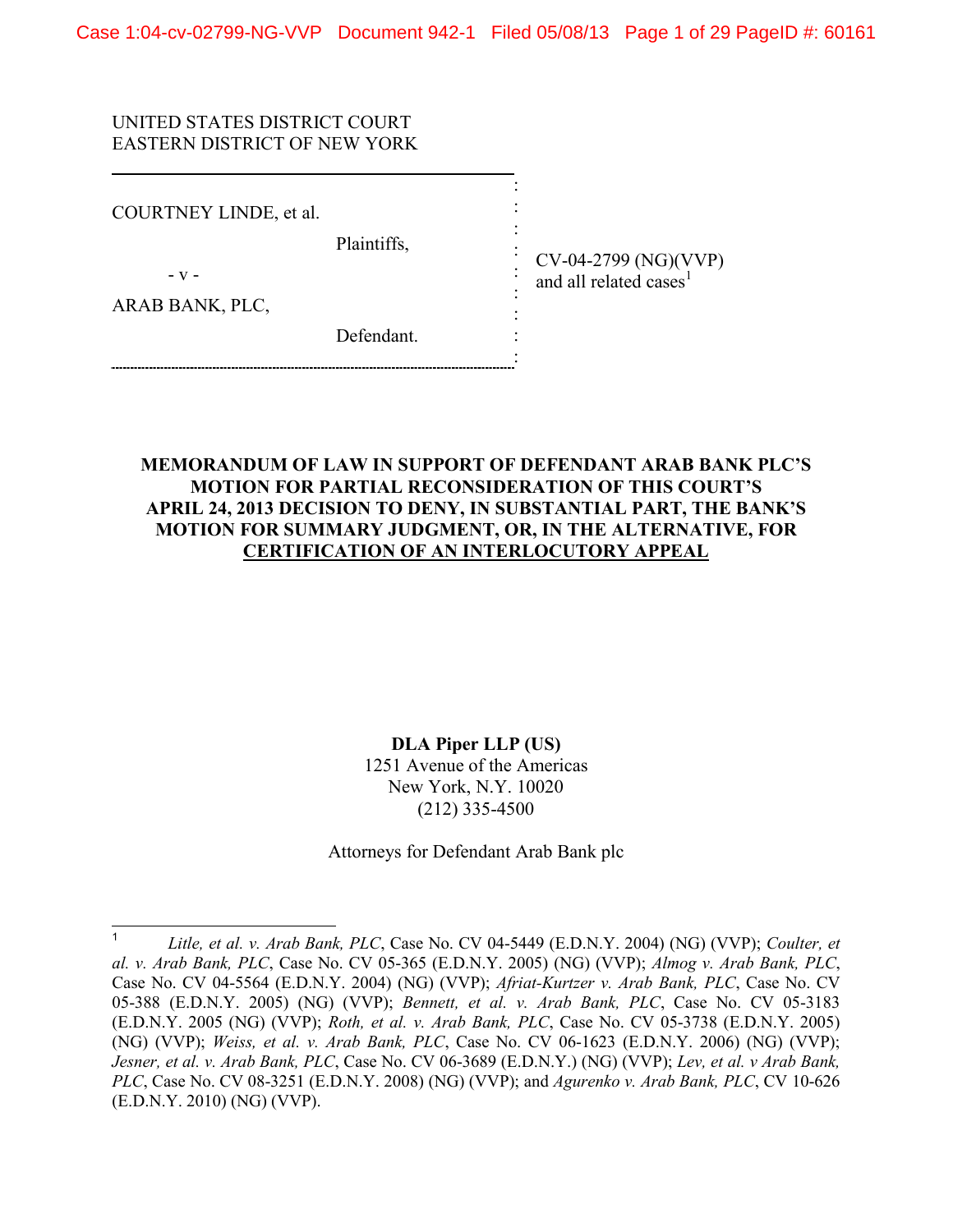# **TABLE OF CONTENTS**

# **Page**

| I.      | This Court Committed Manifest Errors Of Law And Fact In Finding That<br>A Reasonable Juror Could Conclude That The Banking Services At Issue                                                                           |                                                                                                                                   |  |
|---------|------------------------------------------------------------------------------------------------------------------------------------------------------------------------------------------------------------------------|-----------------------------------------------------------------------------------------------------------------------------------|--|
|         | A <sub>1</sub>                                                                                                                                                                                                         | This Court Erred In Concluding That Rothstein IV And Al Rajhi<br>Bank Do Not Require Plaintiffs To Prove That Arab Bank's         |  |
|         | <b>B.</b>                                                                                                                                                                                                              | The Court Relied On Inapposite Authority In Concluding That The<br>'Fungibility Of Money' Requires A Rejection Of Direct And 'But |  |
|         | $\mathcal{C}$ .                                                                                                                                                                                                        | This Court Failed To Consider Intervening Causes That Break The<br>Chain Of Proximate Causation Between Banking Services And      |  |
|         | D.                                                                                                                                                                                                                     | The Plaintiffs' 'Best Evidence' Does Not Demonstrate Direct Or                                                                    |  |
| $\prod$ |                                                                                                                                                                                                                        | This Court's Rejection Of The Bank's Respondeat Superior Arguments                                                                |  |
| Ш.      | Alternatively, This Court Should Certify Its Summary Judgment Order For<br>An Interlocutory Appeal To Provide Clarity On A Controlling Issue Of<br>Law And To Help Facilitate The Efficient Resolution Of This Case 20 |                                                                                                                                   |  |
|         |                                                                                                                                                                                                                        |                                                                                                                                   |  |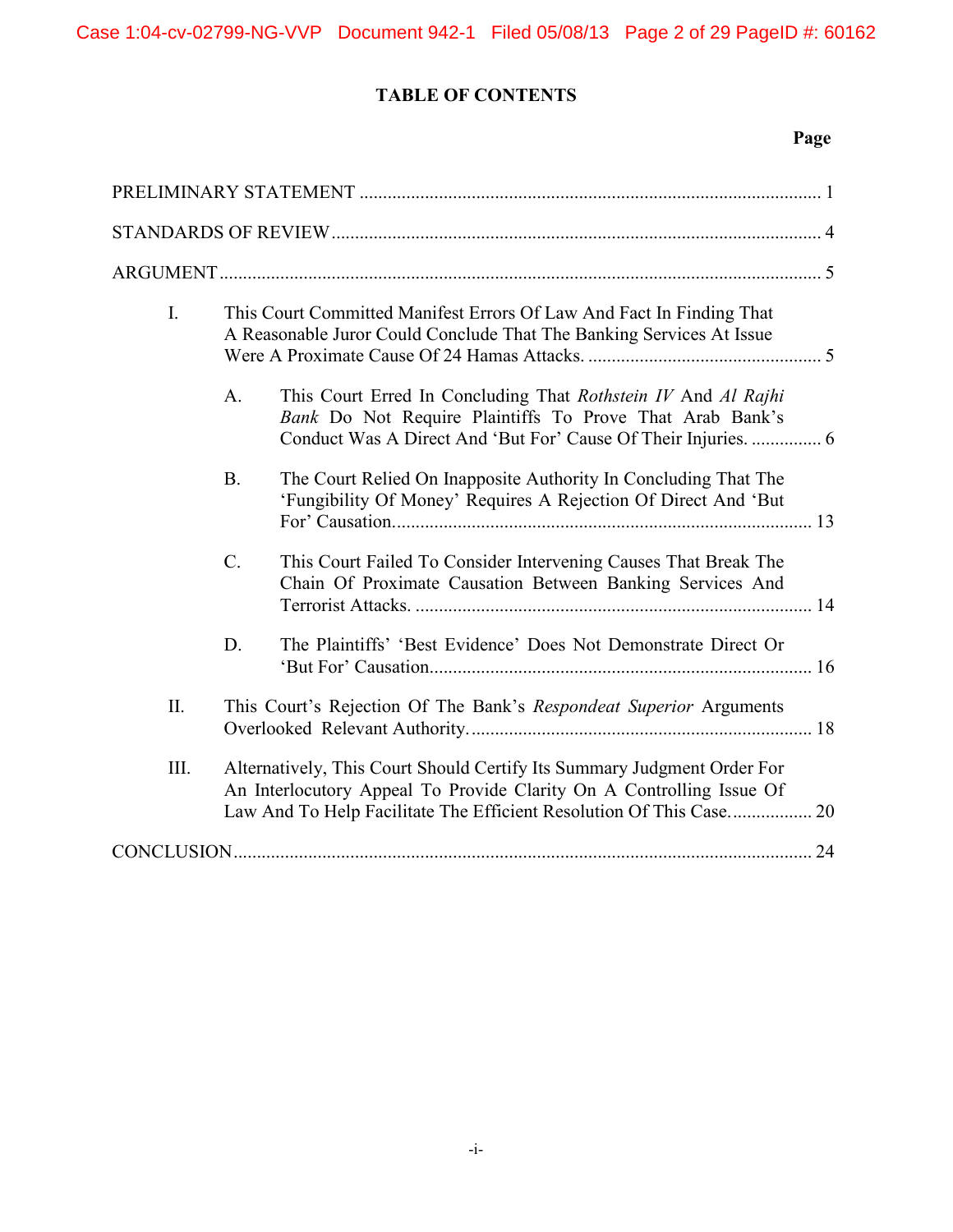# **TABLE OF AUTHORITIES**

**Page(s)**

| <b>CASES</b>                                                        |  |
|---------------------------------------------------------------------|--|
| Almog v. Arab Bank, PLC,                                            |  |
| Anza v. Ideal Steel Supply Corp.,                                   |  |
| Arthur Andersen LLP v. United States,                               |  |
| Banque Worms v. Luis A. Duque Pena E Hijos, Ltda.,                  |  |
| Burnett v. Baraka Inv. And Development Corp.,                       |  |
| Certain Underwriters at Lloyd's, London v. ABB Lummus Global, Inc., |  |
| Corrie v. Caterpillar, Inc.,                                        |  |
| Eimann v. Soldier of Fortune Magazine, Inc.,                        |  |
| First Nationwide Bank v. Gelt Funding Corp.,                        |  |
| Fisher v. Great Socialist People's Libyan Arab Jamahiriya,          |  |
| Gill v. Arab Bank, PLC,                                             |  |
| Gill v. Arab Bank, PLC,                                             |  |
| Gruber v. Prudential-Bache Secs., Inc.,                             |  |
| Hemi Grp., LLC v. City of New York,                                 |  |
| Holder v. Humanitarian Law Project,                                 |  |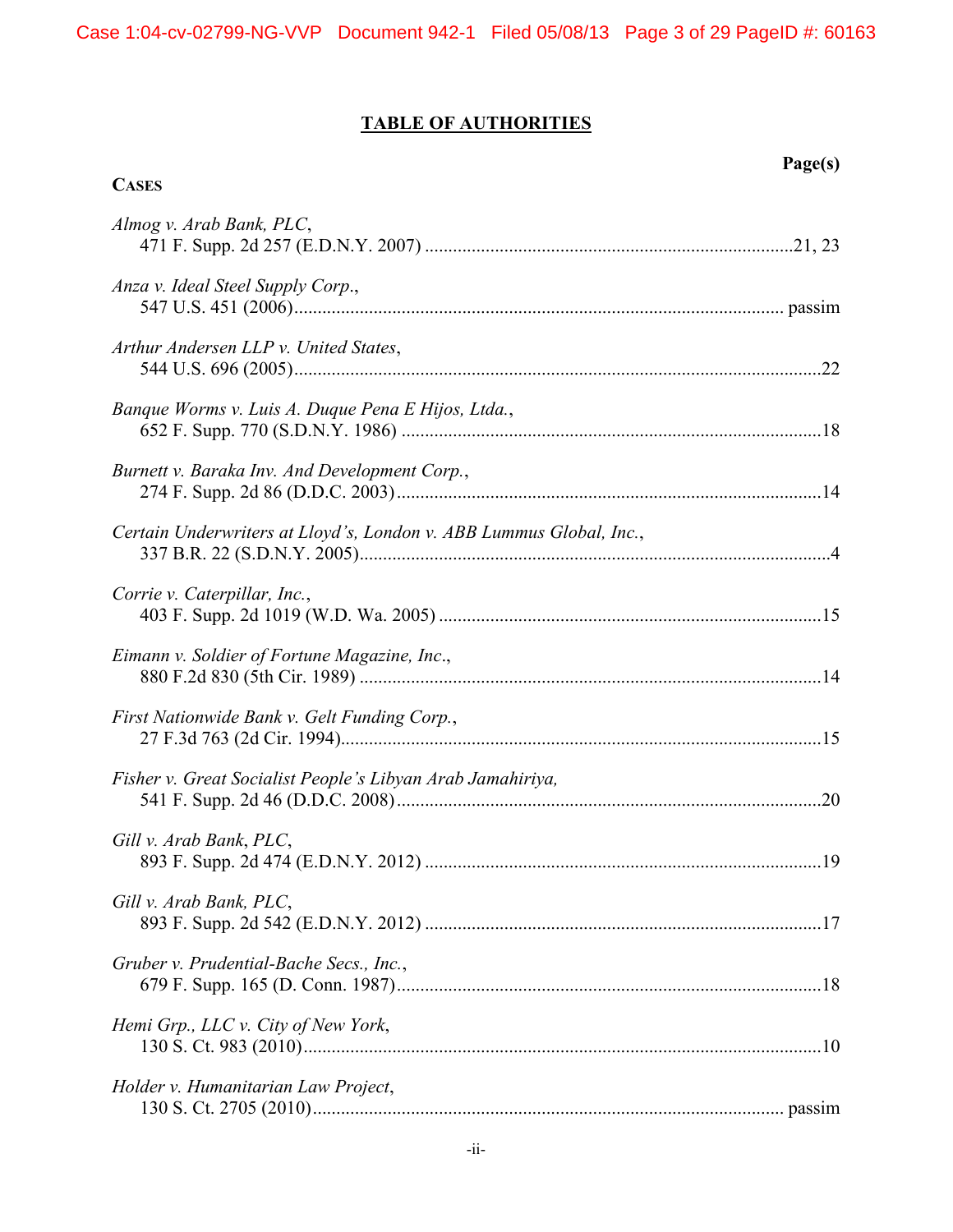| Holmes v. Sec. Investor Prot. Corp.,                                                                                          |  |
|-------------------------------------------------------------------------------------------------------------------------------|--|
| In re Terrorist Attacks on Sept. 11, 2001,<br>--- F.3d ---, 2013 WL 1591883 (2d Cir. Apr. 16, 2013) ("Al Rajhi Bank")  passim |  |
| Kiobel v. Royal Dutch Petroleum Co.,                                                                                          |  |
| Lerner v. Fleet Bank, N.A.,                                                                                                   |  |
| Lerner v. Fleet Bank, N.A.,                                                                                                   |  |
| Lev v. Arab Bank, PLC,                                                                                                        |  |
| Linde v. Arab Bank, PLC,                                                                                                      |  |
| Linde v. Arab Bank, PLC,                                                                                                      |  |
| Litle v. Arab Bank, PLC,                                                                                                      |  |
| Maestri v. Westlake Co., Inc.,                                                                                                |  |
| McCarthy v. Manson,                                                                                                           |  |
| McLaughlin v. Am. Tobacco Co.,                                                                                                |  |
| Moore v. R.G. Indus.,                                                                                                         |  |
| Presbyterian Church of Sudan v. Talisman Energy, Inc.,                                                                        |  |
| Rothstein v. UBS AG,                                                                                                          |  |
| Rothstein v. UBS AG,                                                                                                          |  |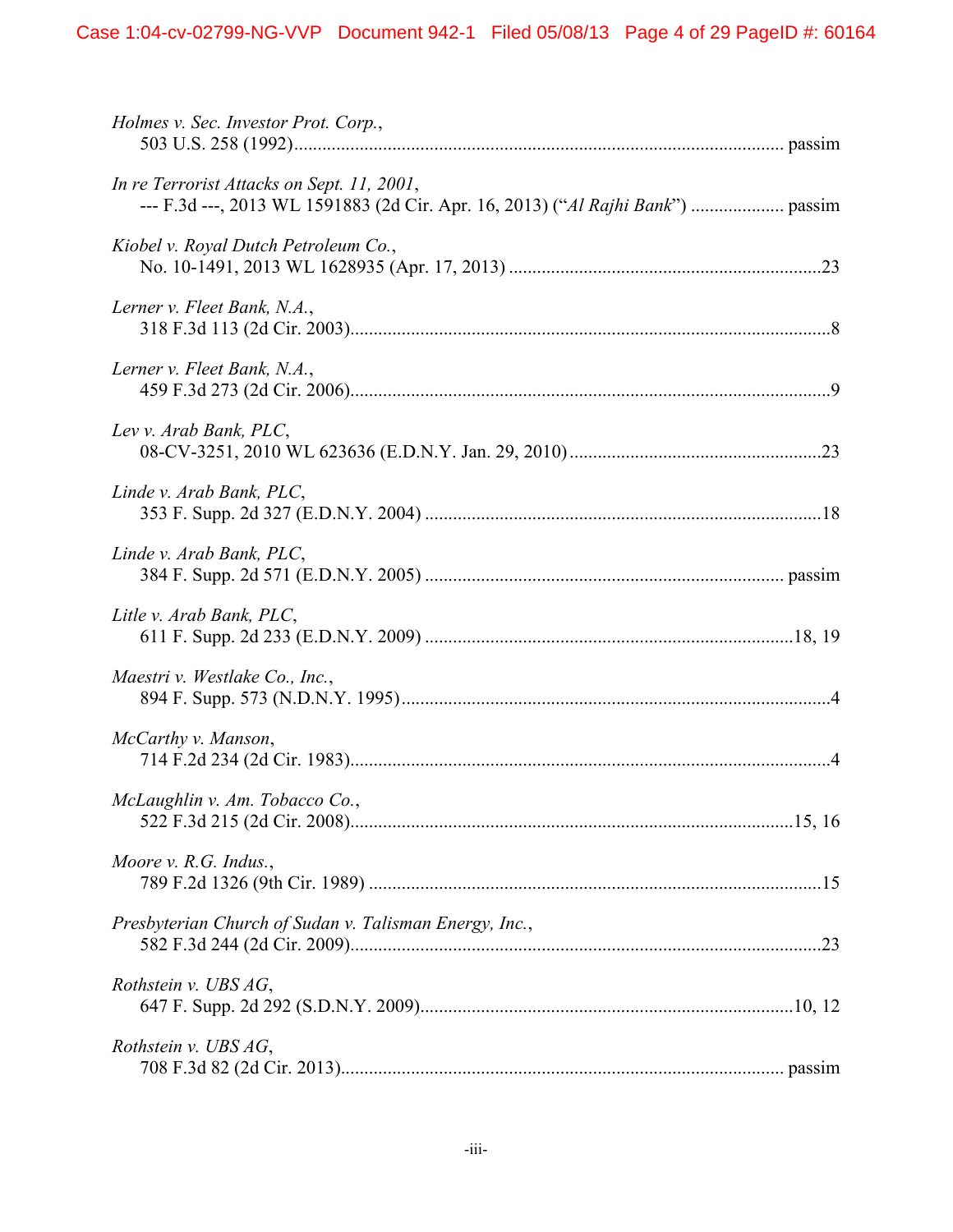| Rothstein v. UBS $AG$ ,                                    |  |
|------------------------------------------------------------|--|
| Rush v. Oppenheimer & Co.,                                 |  |
| U.S. Titan, Inc. v. Guangzhou Zhen Hua Shipping Co., Ltd., |  |
| <b>STATUTES</b>                                            |  |
|                                                            |  |
|                                                            |  |
|                                                            |  |
|                                                            |  |
|                                                            |  |
| <b>OTHER AUTHORITIES</b>                                   |  |
|                                                            |  |
|                                                            |  |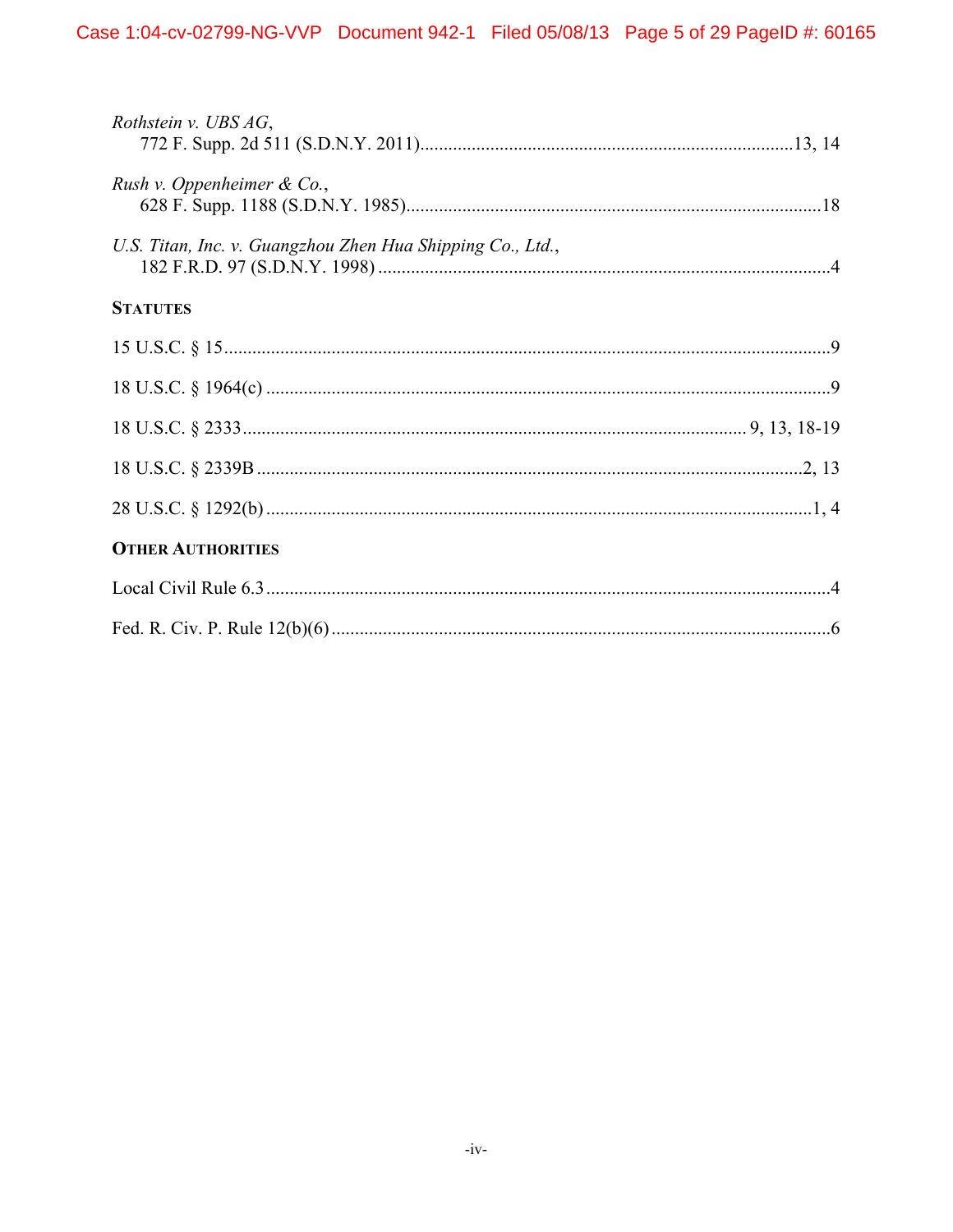Arab Bank plc ("Arab Bank" or the "Bank") respectfully submits this memorandum of law in support of its motion for partial reconsideration of this Court's April 24, 2013 Order, or, in the alternative, for certification of an interlocutory appeal pursuant to 28 U.S.C. § 1292(b).

### **PRELIMINARY STATEMENT**

*"Now Your Honor, we'll never be able to prove – not just because of bank secrecy, but in general – that* **[***a terrorist***]** *used this money to* **[***commit a terrorist attack***]***."*<sup>2</sup>

Through the imposition of permissive causation standards that have been repeatedly rejected by the Supreme Court and the Second Circuit, Plaintiffs seek to hold Arab Bank trebly liable for "each and every terrorist attack perpetrated by Palestinian terrorists [during] the [Second] Intifada<sup>33</sup>—a four-year period of violent conflict in which thousands of Israeli and Palestinian citizens were killed or injured.<sup>4</sup> Plaintiffs concede that they cannot prove that Arab Bank participated in the planning or execution of the attacks that injured them, or that these incidents, which they allege to have been carried out by Hamas terrorists, would not have occurred absent the banking services at issue. Nor can they prove that these automated banking services were a direct cause of these attacks. Their concessions in this regard require dismissal of their claims under the causation standards set forth in *Rothstein v. UBS AG*, 708 F.3d 82, 94- 97 (2d Cir. 2013) ("*Rothstein IV*"), *In re Terrorist Attacks on Sept. 11, 2001*, --- F.3d ---, 2013 WL 1591883, at \*2-4 (2d Cir. Apr. 16, 2013) ("*Al Rajhi Bank*"), and the Supreme Court precedent upon which both of those courts relied. This Court has declined to do so and has

<sup>2</sup> Hr'g Tr. 54:12-15, Apr. 24, 2013 ("Hr'g Tr.") (statement of Plaintiffs' counsel conceding that Plaintiffs cannot prove that money transferred through Arab Bank was a direct or 'but for' cause of any of the 24 Hamas attacks at issue in this case).

<sup>3</sup> Pls.' 12(b)(6) Opp'n Mem. (*Linde* ECF No. 53-4) at 51, dated Dec. 14, 2004.

<sup>4</sup> *See, e.g.*, *Israeli-Palestinian Fatalities Since 2000 - Key Trends*, United Nations, Office for the Coordination of Humanitarian Affairs (OCHA), Aug. 21, 2007.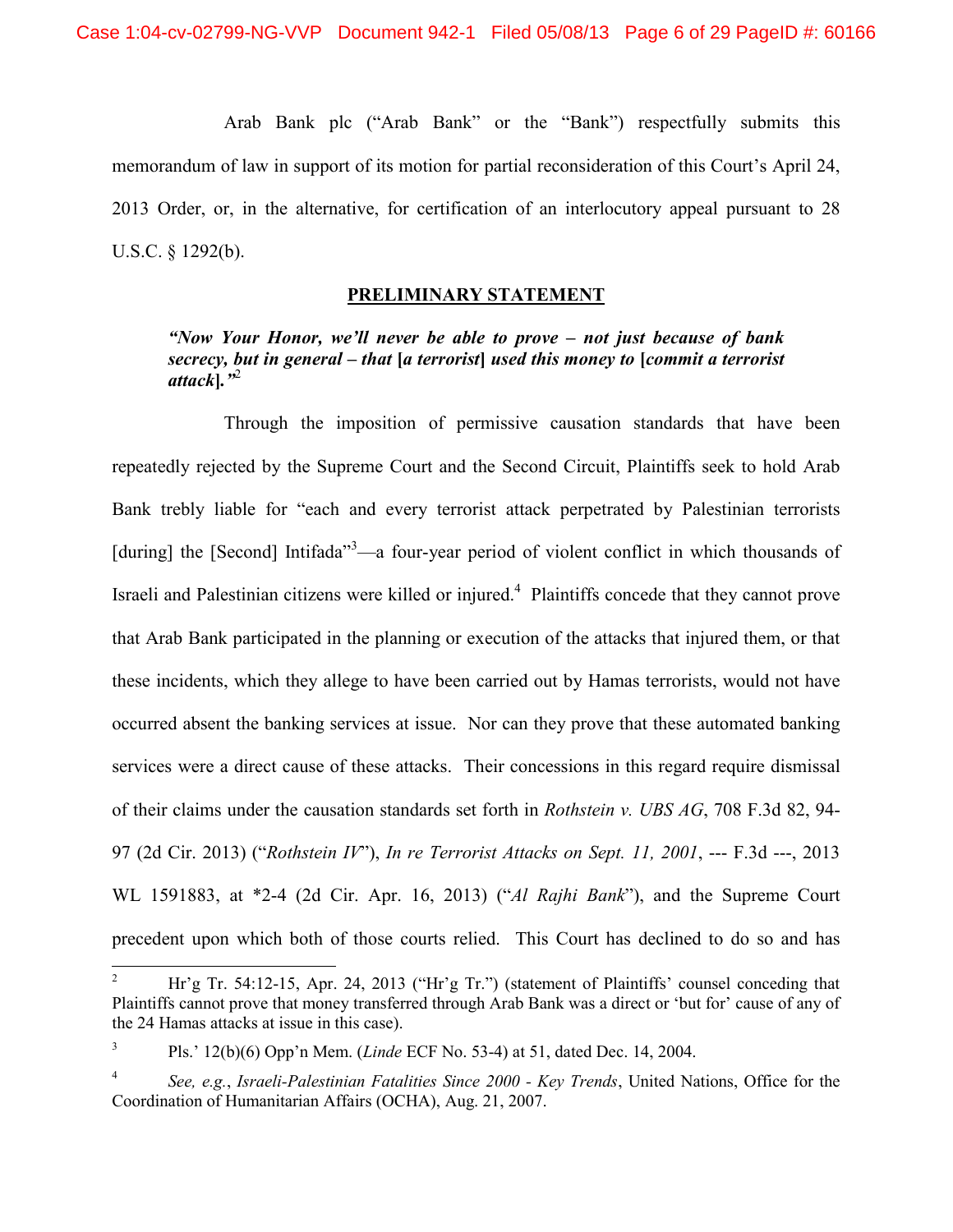found in its ruling from the bench that unspecified "factual issues" preclude a grant of summary judgment.

In this action, Plaintiffs are not suing the terrorists who attacked them, or the individuals who provided those terrorists with weapons or logistical support, or the Hamas organization, or Hamas's alleged "front" charities, or individuals affiliated with Hamas, or the Kingdom of Saudi Arabia, or the Saudi Committee, or USAID, or any other party that allegedly provided funds to Hamas, or its alleged fronts, affiliates or leaders. They are suing an international bank that processed automated, electronic fund transfers in accordance with the laws and regulations of the jurisdictions in which it offered commercial services. The conduct of the Bank in processing financial transfer instructions and providing other financial services to its customers is wholly unconnected to the actual injuries sustained by the Plaintiffs.

In denying, in substantial part, the Bank's summary judgment motion, this Court relied on *Holder v. Humanitarian Law Project*, 130 S. Ct. 2705 (2010)—a case involving a constitutional challenge to the criminal provisions of Section 2339B of the Anti-Terrorism Act ("ATA")—in rejecting the requirement that Plaintiffs prove that the Bank's activities were a direct and 'but for' for cause of their injuries. Hr'g Tr. at 73:19-74:10. This Court's reliance on *Humanitarian Law Project* was misplaced and contrary to the holding of Judge Jed S. Rakoff who, in writing the opinion that was recently affirmed by *Rothstein IV*, concluded that *Humanitarian Law Project* has no application to the causation requirements for civil ATA claims.

In considering civil ATA causation requirements, this Court concluded that "the *Rothstein* [*IV*] court was concerned about foreseeability." Hr'g Tr. at 17:12-13. In fact, the *Rothstein IV* court held that foreseeability is not enough to state a civil claim under the ATA;

-2-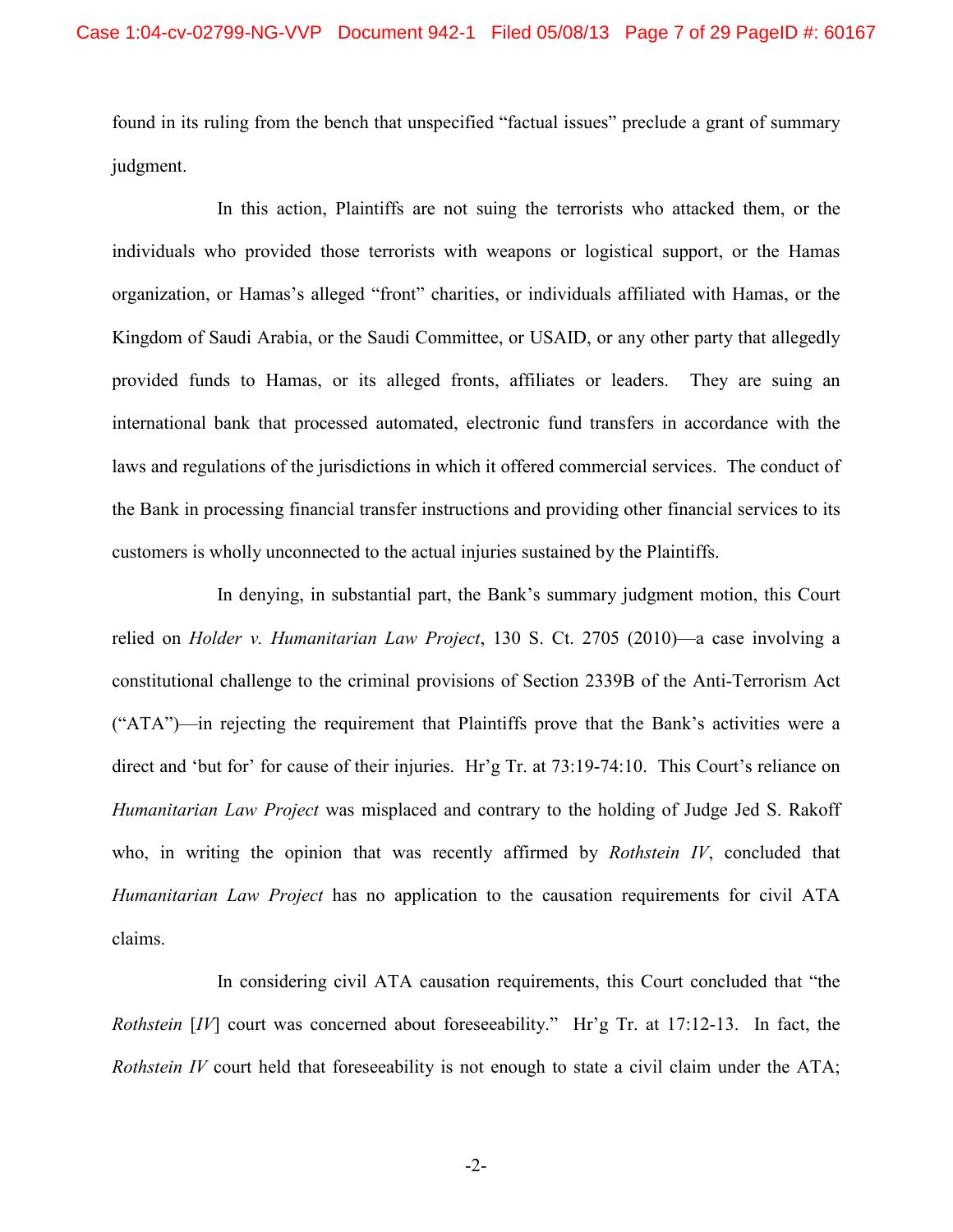instead *Rothstein IV* determined that the *Rothstein* plaintiffs failed adequately to plead direct and 'but for' causation.

This Court's misplaced reliance on *Humanitarian Law Project* and flawed interpretation of *Rothstein IV* led it to erroneously conclude that the proximate causation standards for civil ATA claims do not require a showing of direct or 'but for' causation. Application of the resulting improper standard of causation will permit Plaintiffs to pile inference upon speculative inference in an attempt to convince a jury that the Bank's services were a foreseeable cause of their injuries.

This Court also erred in concluding that *respondeat superior* principles applied in garden variety tort cases also apply to claims brought under the civil remedies provision of the ATA. Hr'g Tr. at 71:16-72:6. It is inappropriate to evaluate the state of mind of a corporation through the acts of low-level employees, and it is especially improper to hold a corporation trebly liable for the conduct of such low-level employees. This Court's contrary ruling conflicts with the same line of analogous authority relied on by the *Rothstein IV* and *Al Rajhi Bank* courts in evaluating ATA causation standards.

Reconsideration of this Court's decision is warranted because the Court made mistakes of both law and fact and overlooked controlling authority. Alternatively, this Court should certify its April 24th Order for an interlocutory appeal so that the Second Circuit can consider whether its rulings in *Rothstein IV* and *Al Rajhi Bank* have been properly interpreted by this Court before a trial of many months begins under circumstances that may lead to reversal on appeal.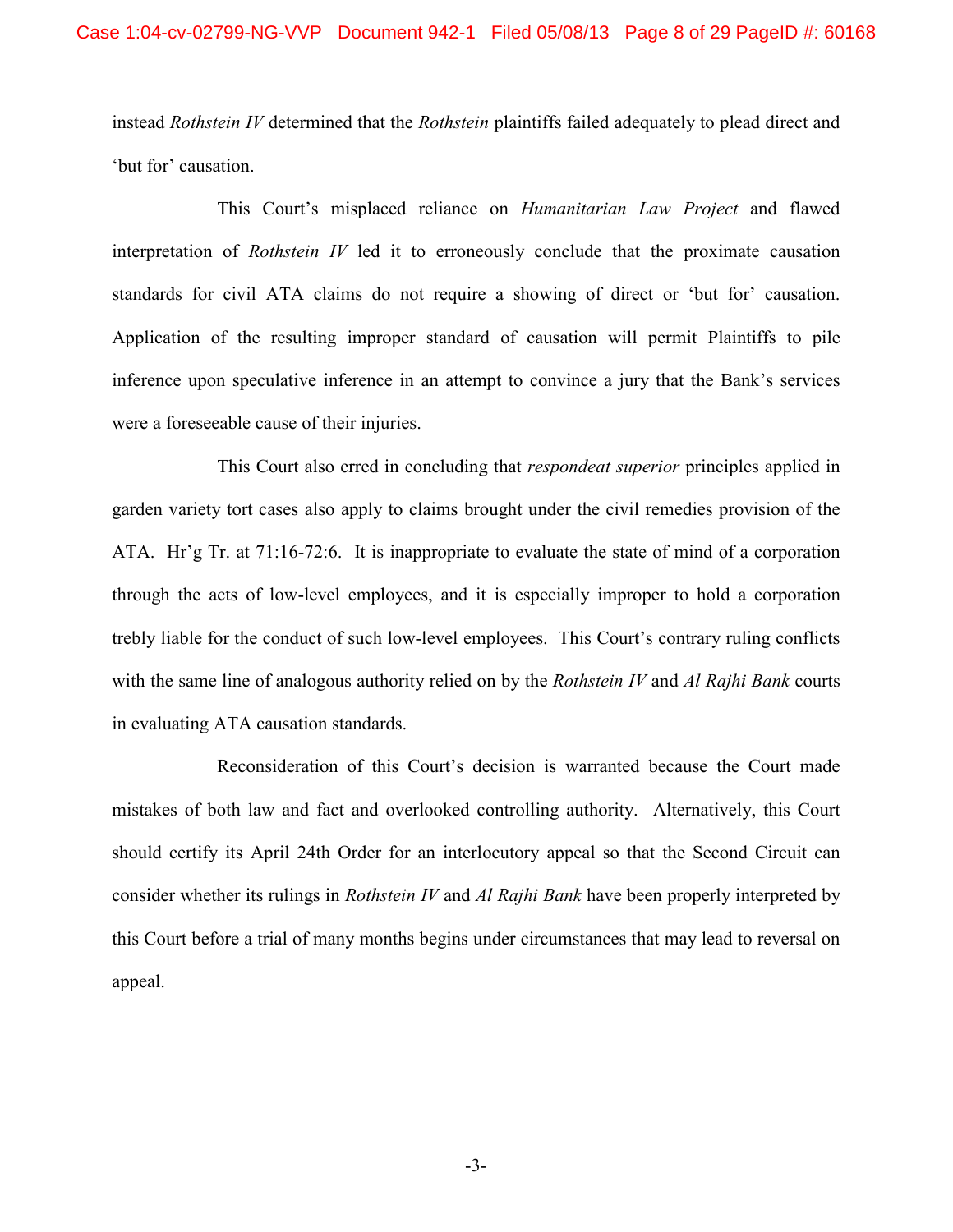#### **STANDARDS OF REVIEW**

The decision to grant or deny a motion for reconsideration under Local Civil Rule 6.3 is within the sound discretion of the district court. *McCarthy v. Manson*, 714 F.2d 234, 237 (2d Cir. 1983). Reconsideration is appropriate where "the Court overlooked the controlling decisions or factual matters that were put before the Court in the underlying motion and which, had they been considered, might have reasonably altered the result reached by the Court." *Certain Underwriters at Lloyd's, London v. ABB Lummus Global, Inc.*, 337 B.R. 22, 25 (S.D.N.Y. 2005). Although the rules are designed to prevent relitigation of issues that have already been decided, they "provide[ ] the Court with an opportunity to correct manifest errors of law or fact, hear newly discovered evidence, consider a change in the applicable law or prevent manifest injustice." *U.S. Titan, Inc. v. Guangzhou Zhen Hua Shipping Co., Ltd.*, 182 F.R.D. 97, 100 (S.D.N.Y. 1998). Reconsideration is warranted because this Court's decision to deny, in substantial part, the Bank's motion for summary judgment contained manifest errors of law with regard to the proximate causation standard to be applied under the ATA and with regard to its analysis of the issue of *respondeat superior*.

In the alternative, certification of an interlocutory appeal is appropriate because this Court's summary judgment order conflicts with the Second Circuit's recent decisions in *Rothstein IV* and *Al Rajhi Bank* on the controlling issue of ATA proximate causation. This Court may certify an order for appellate review if it "involves a controlling question of law as to which there is substantial ground for difference of opinion" and if the Court determines that "an immediate appeal from the order may materially advance the ultimate termination of the litigation." 28 U.S.C. § 1292(b); *Maestri v. Westlake Co., Inc.*, 894 F. Supp. 573, 577 (N.D.N.Y. 1995). For the reasons stated herein, there is "substantial ground for difference of opinion" with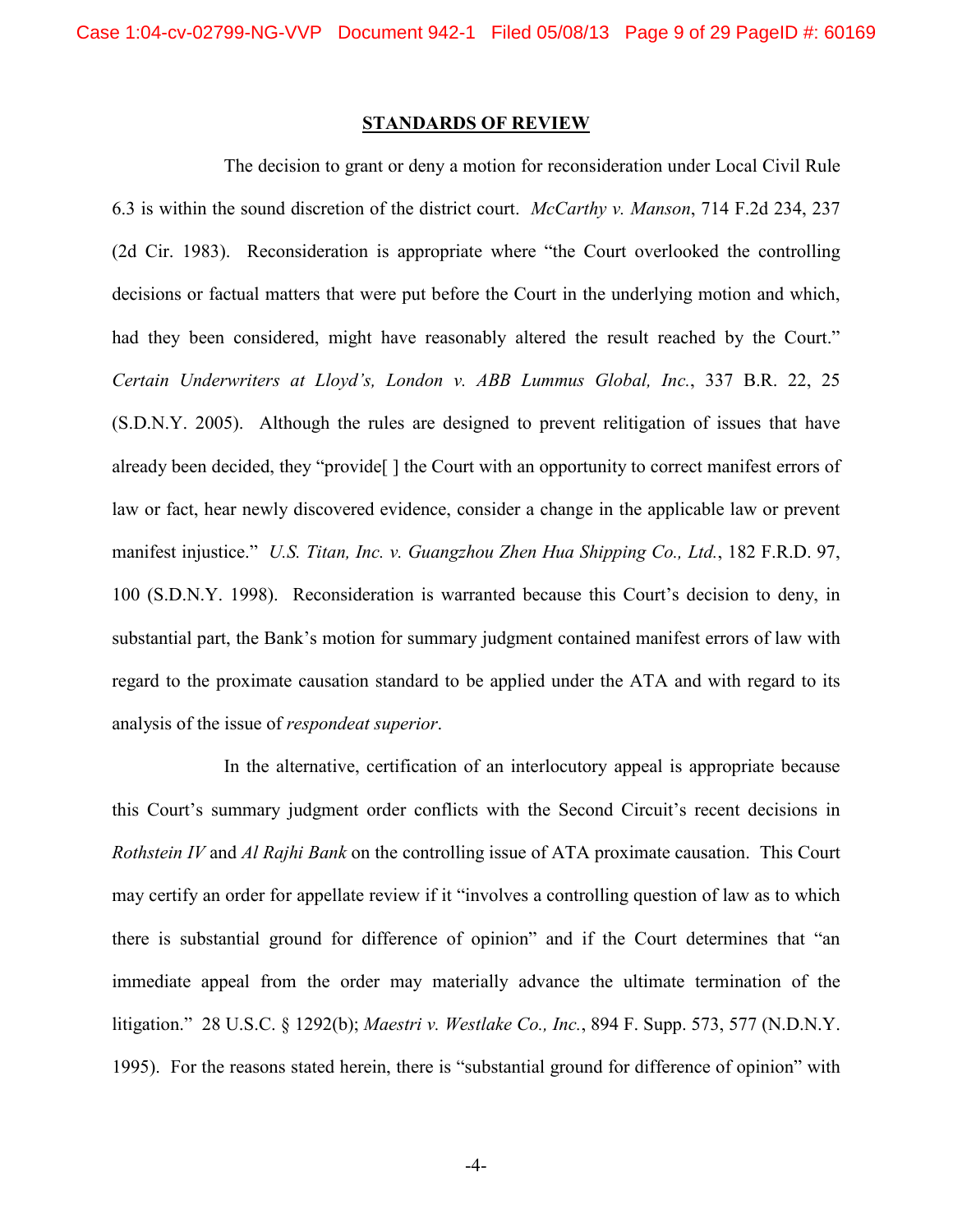Case 1:04-cv-02799-NG-VVP Document 942-1 Filed 05/08/13 Page 10 of 29 PageID #: 60170

respect to this Court's interpretation of the proximate causation holdings in *Rothstein IV* and *Al Rajhi Bank*, as well as the Supreme Court precedent upon which both of those courts relied. Moreover, an immediate appeal will materially advance the termination of the litigation; if the Bank's interpretation of the *Rothstein IV* and *Al Rajhi Bank* cases is correct, Plaintiffs' claims must be dismissed.

#### **ARGUMENT**

### **I. This Court Committed Manifest Errors Of Law And Fact In Finding That A Reasonable Juror Could Conclude That The Banking Services At Issue Were A Proximate Cause Of 24 Hamas Attacks.**

This Court recently acknowledged that its analysis of the proximate causation requirements for a civil ATA claim "was not the analysis that *Rothstein* [*IV*] has adopted." Hr'g. Tr. at 28:22-23. It then concluded that the correct standard was "the ordinary tort law requirement of proximate cause," under which Plaintiffs must prove that the Bank's acts "were a substantial factor in the sequence of responsible causation and [Plaintiffs'] injuries were reasonably foreseeable or anticipated as a natural consequence of those acts." *Id*. at 74:11-17.

In fact, however, the Court's ruling last month regarding the governing standard of causation is substantially the same as that adopted by it at the inception of this litigation. *Compare* Pls.' 12(b)(6) Opp'n Mot. (*Linde* ECF No. 53-4) at 53-54 (proximate causation satisfied if Bank was a "substantial factor" and Plaintiffs' injury was in "zone of foreseeable injury"; Plaintiffs need only prove that they were injured by a terrorist who qualified to receive a Saudi Committee payment, or whose heirs qualified to receive such a payment, whether or not payments had any relationship to terrorist attack); *Linde v. Arab Bank, PLC*, 384 F. Supp. 2d 571, 585 (E.D.N.Y. 2005) (adopting same analysis); *with* Hr'g Tr. at 72:7-74:25 (permitting claims to go forward without evidence of 'but for' or direct causation between financial transfer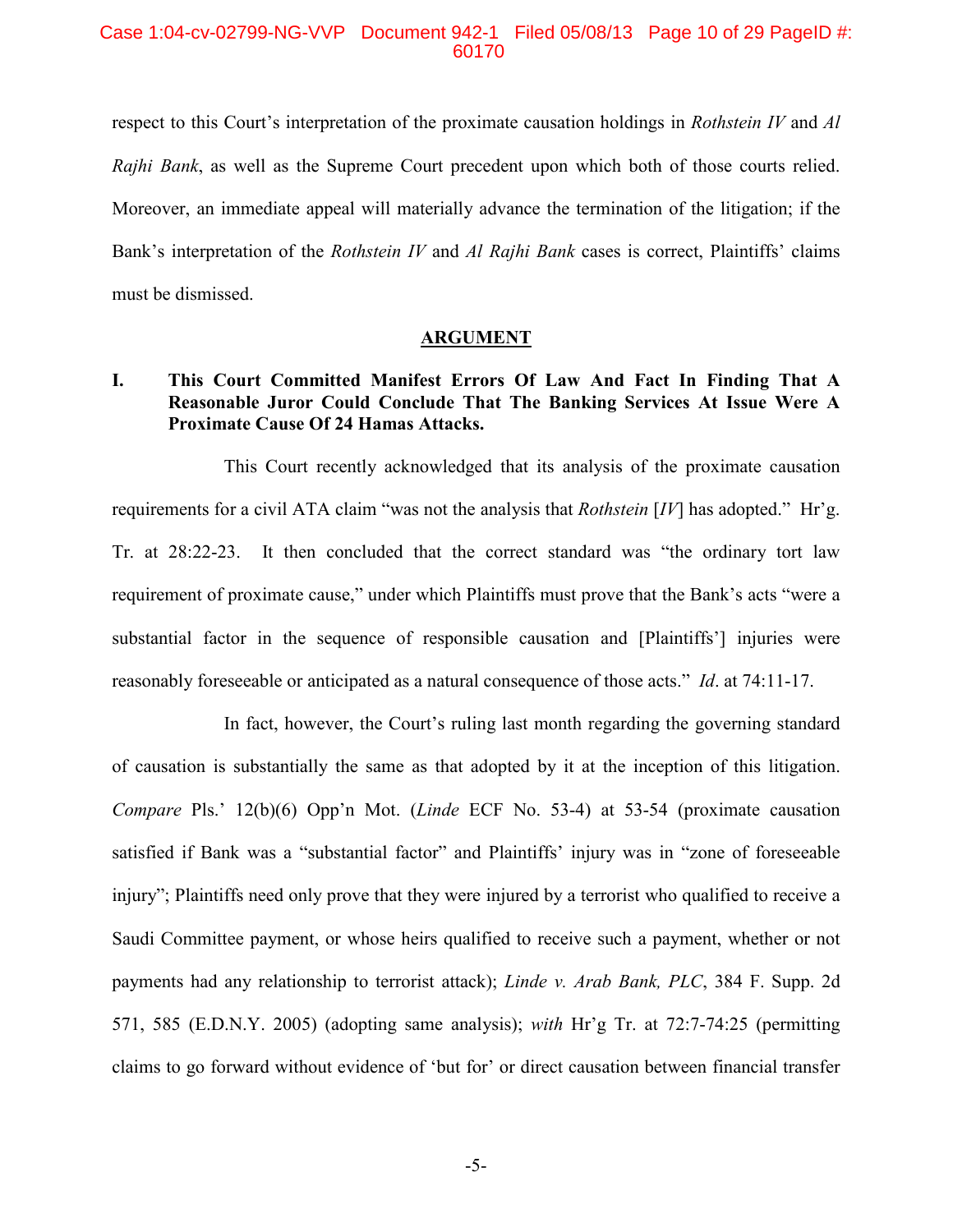and terrorist attack). The standard imposed by *Rothstein IV* is far more rigorous, however, and compels dismissal of Plaintiffs' claims.

# **A. This Court Erred In Concluding That** *Rothstein IV* **And** *Al Rajhi Bank* **Do Not Require Plaintiffs To Prove That Arab Bank's Conduct Was A Direct And 'But For' Cause Of Their Injuries.**

The Second Circuit has now twice concluded in the past three months that in order to plead a civil ATA claim against a banking institution, a plaintiff must allege that the bank's activities were a direct and 'but for' cause of the terrorist attacks that gave rise to his injuries. Applying this standard, the Second Circuit first affirmed the dismissal of ATA claims brought against UBS AG, a large Swiss bank, by Israeli victims of Hamas and Hezbollah terrorism, after concluding that the plaintiffs' allegations were insufficient to plead ATA causation:

• Plaintiffs do "not allege that if UBS had not transferred U.S. currency to Iran, Iran . . . would not have funded the attacks in which plaintiffs were injured."

- Plaintiffs do not allege "that Iran would have been unable to fund the attacks by Hizbollah and Hamas without the cash provided by UBS."
- Plaintiffs do not allege a direct connection "between the cash transferred by UBS" to Iran and the terrorist attacks by Hizbollah and Hamas that injured plaintiffs."

*Rothstein IV*, 708 F.3d at 97 (emphasis added).

Only weeks ago, the Second Circuit reached the same conclusion in affirming the

dismissal of ATA claims brought against Al Rajhi Bank and Saudi American Bank by American

victims of al Qaeda terrorism:

• Plaintiffs failed to allege "that the money allegedly donated by the Rule  $12(b)(6)$ defendants to the purported charities actually was transferred to Al Qaeda and aided in the September 11, 2001 attacks."

*Al Rajhi Bank*, 2013 WL 1591883, at \*4 (emphasis supplied).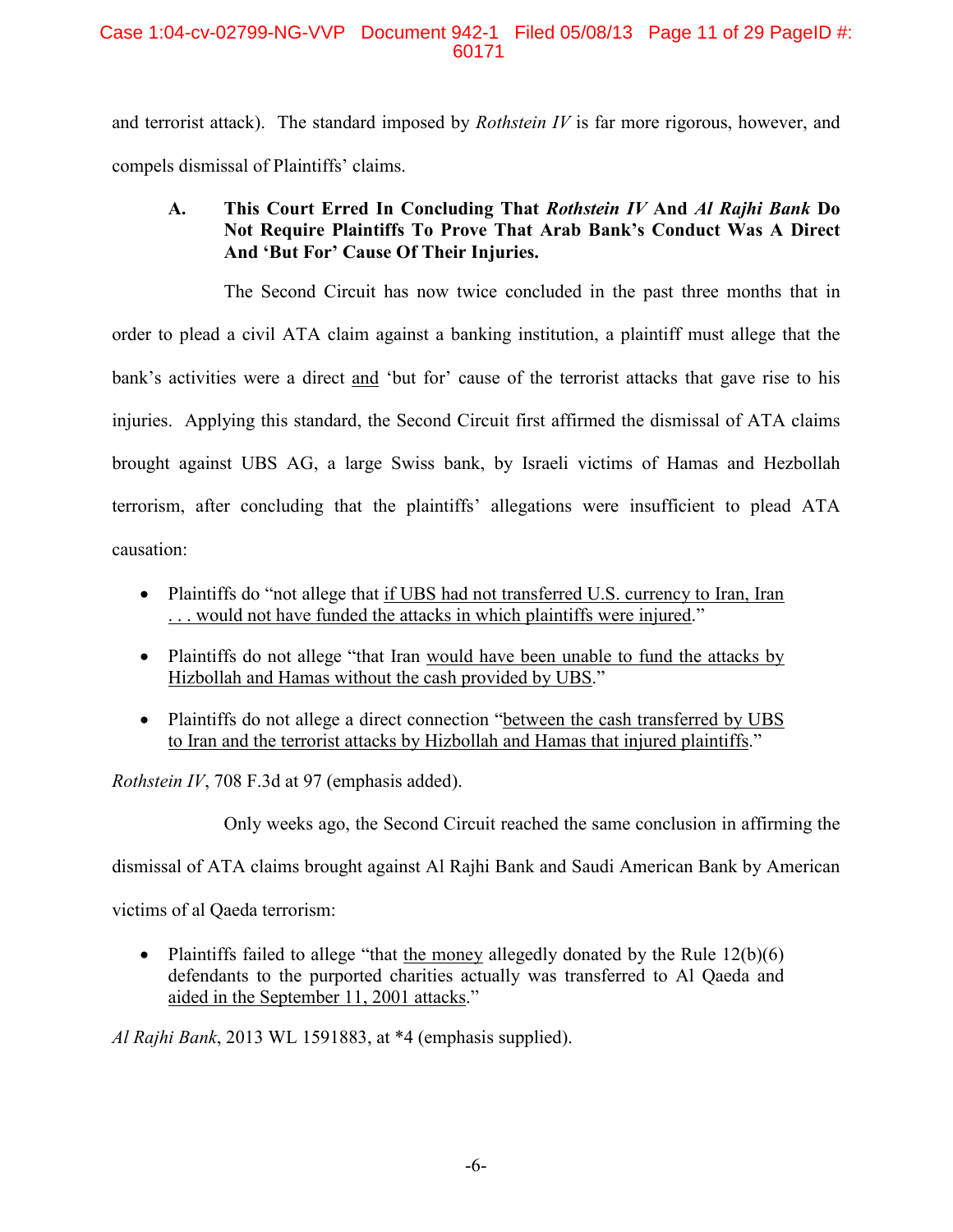### Case 1:04-cv-02799-NG-VVP Document 942-1 Filed 05/08/13 Page 12 of 29 PageID #: 60172

Despite this Court's recognition that *Rothstein IV* requires Plaintiffs to prove that the Bank's conduct was a "factual cause" of their injuries, it ultimately declined to require proof of "factual" or "but-for" causation:

But-for cause in some ways is more, in some ways is less. It seems to me the *Rothstein* Court was concerned about foreseeability. It is not enough to have a factual cause. There has to be foreseeability, which is part of the proximate cause standard that *Rothstein* has set out. That, to my mind, is what the heart of the *Rothstein* case is about.

Hr'g Tr. at 17:11-17 (emphasis supplied); *id*. at 74:24 ("but-for causation cannot be required").

Foreseeability is not irrelevant to the proximate causation inquiry under the ATA. It is, however, only one element of such an inquiry; it is well settled that an ATA plaintiff must also plead and prove direct and 'but for' causation. *Cf. Holmes v. Sec. Investor Prot. Corp.*, 503 U.S. 258, 268-69 (1992) ("[A]mong the many shapes this [proximate cause] concept took at common law . . . was a demand for some direct relation between the injury asserted and the injurious conduct alleged. . . . Although such directness of relationship is not the sole requirement . . . it has been one of its central elements[.]" (emphasis supplied)).

Contrary to this Court's conclusion, foreseeability was the least important factor in the *Rothstein IV* court's analysis of ATA proximate causation. In fact, the *Rothstein IV* court found that it was foreseeable that the alleged support provided by the defendant bank might lead to more terrorist attacks by the very terrorists who injured the plaintiffs, yet nonetheless dismissed the action because allegations of foreseeability were insufficient. 708 F.3d at 93 ("[i]t is reasonable to infer" that UBS AG's conduct increased Iran's ability "to fund Hizbollah and Hamas for the conduct of terrorism" and "the greater the financial support Hizbollah and Hamas received, the more frequent and more violent the terrorist attacks they could conduct"). It was of far greater significance to the *Rothstein IV* court to identify—as it could not—allegations that the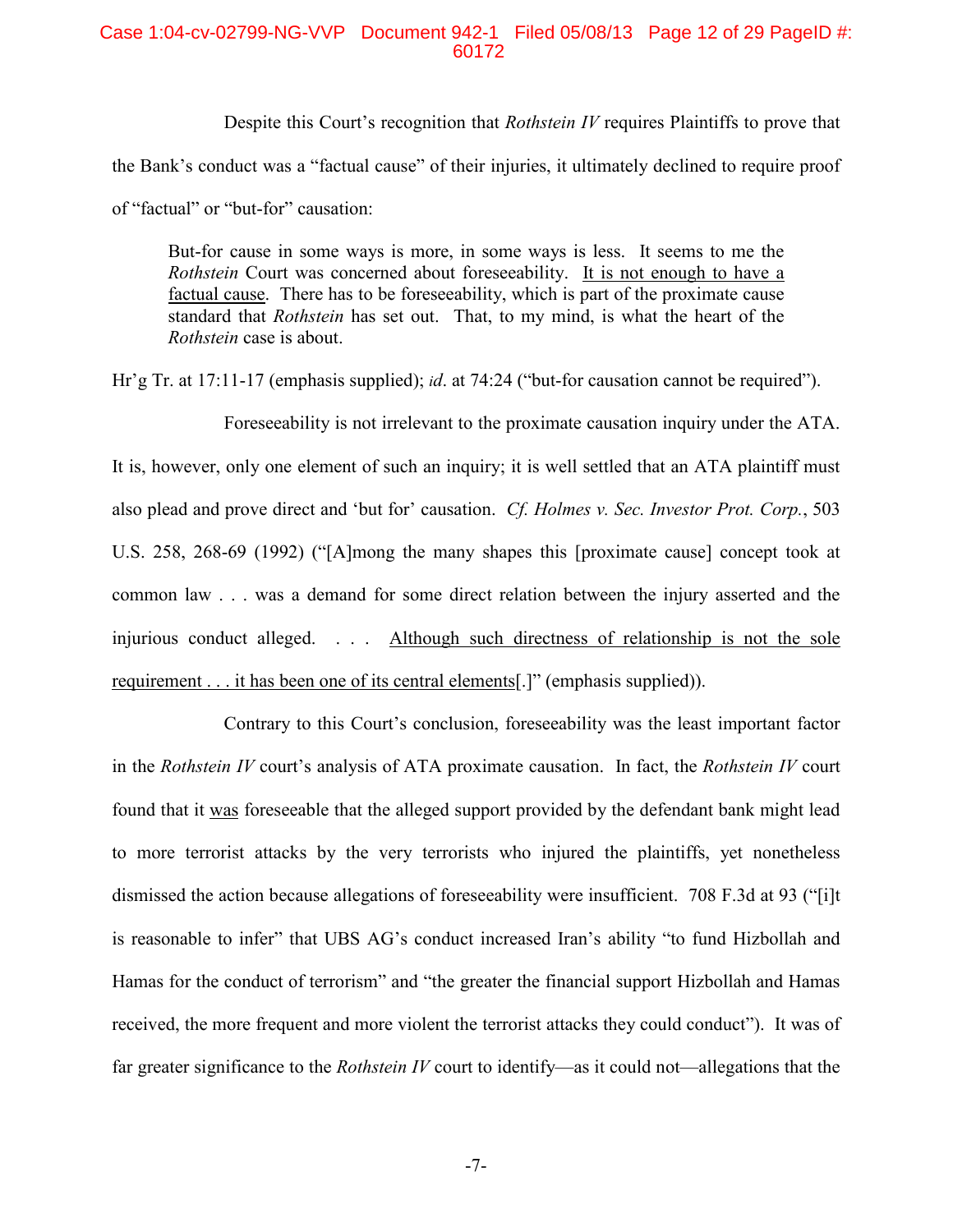### Case 1:04-cv-02799-NG-VVP Document 942-1 Filed 05/08/13 Page 13 of 29 PageID #: 60173

defendant's banking conduct was a direct and 'but for' cause of the specific terrorist attacks that injured plaintiffs; finding none, the court affirmed dismissal of the complaint. *Id.* at 95.

In rejecting the need for direct and 'but for' causation, this Court quoted from that section of the *Rothstein IV* opinion that pertains to the pleading requirements to establish Article III standing, rather than proximate causation. *See* Hr'g Tr. at 72:11-19. In fact, the point made by the *Rothstein IV* court in that section of its opinion is that in order to pass constitutional muster the requirement that an injury be "fairly traceable" to a defendant's conduct is less rigorous than the separate requirement that a plaintiff prove that a defendant's conduct proximately caused his injury. *See Rothstein IV*, 708 F.3d at 91 ("The 'fairly traceable' standard is lower than that of proximate cause. . . . 'Central to the notion of proximate cause is the idea that a person is not liable to all those who may have been injured by his conduct, but only to those with respect to whom his acts were a substantial factor in the sequence of responsible causation and whose injury was reasonably foreseeable or anticipated as a natural consequence.'" (quoting *Lerner v. Fleet Bank, N.A.*, 318 F.3d 113, 123 (2d Cir. 2003) ("*Lerner I*") (other citations omitted)).

In *Lerner I*, the Second Circuit dismissed RICO claims after concluding that the plaintiffs failed adequately to plead proximate causation under governing RICO standards. The fact that *Lerner I* examined the 'substantial factor' and 'foreseeability' elements of proximate causation does not, of course, mean that direct and 'but for' causation are not essential elements of a RICO claim—they plainly are. *See, e.g.*, *Holmes*, 503 U.S. at 268. In fact, the *Rothstein IV* court's quotation of *Lerner I* was followed by its quotation from *Anza v. Ideal Steel Supply Corp*., 547 U.S. 451, 461 (2006), for the proposition that "with respect to 'proximate causation, the central question . . . is whether the alleged violation led directly to the plaintiff's injury.'"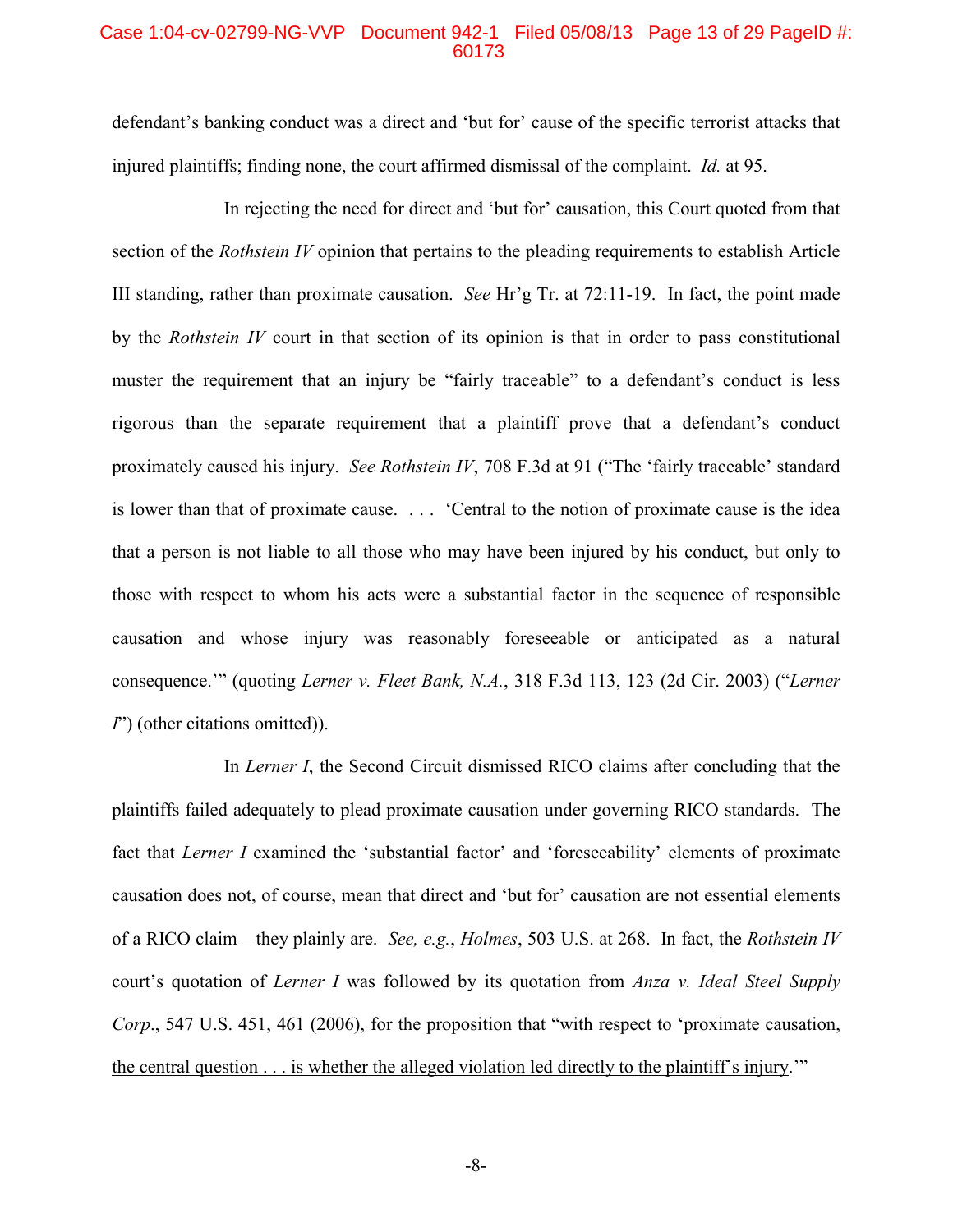### Case 1:04-cv-02799-NG-VVP Document 942-1 Filed 05/08/13 Page 14 of 29 PageID #: 60174

The *Lerner I* decision quoted by the court is only the first, moreover, of two decisions of the Court of Appeals involving these parties. In *Lerner v. Fleet Bank, N.A.*, 459 F.3d 273 (2d Cir. 2006) ("*Lerner II*") the Second Circuit underscored the fact that the word "proximate," as used in *Lerner I*, means "direct": "we have subsequently interpreted our decision in *Lerner I* to stand for the proposition that 'a plaintiff does not have standing if he suffered an injury that was indirectly (and hence not proximately) caused by the racketeering activity or RICO predicate acts . . . .'" *Lerner II*, 459 F.3d at 285. The *Lerner II* court also emphasized that "[a] plaintiff must make a different showing of proximate cause—one that is often more difficult to make—when bringing suit under the RICO statute than when bringing a common-law cause of action." 459 F.3d at 278 (emphasis supplied).

The Second Circuit has clearly stated that in assessing the essential elements of an ATA claim, courts must look exclusively to civil cases interpreting RICO and the Clayton Act statutes which, like the ATA, require a plaintiff to prove injury "by reason of" a defendant's conduct.<sup>5</sup> *See Rothstein IV*, 708 F.3d at 95 (citing *Holmes*, 503 U.S. 258); *see also id.*, 708 F.3d at 91 (citing *Anza*, 547 U.S. at 461); *Al Rajhi Bank*, 2013 WL 1591883, at \*3 (citing *Holmes*, 503

<sup>&</sup>lt;sup>5</sup> The analogous features of the civil remedies provisions of the Clayton Act, RICO and the ATA are apparent:

<sup>[</sup>A]ny person who shall be injured in his business or property by reason of anything forbidden in the antitrust laws may sue therefor . . . and shall recover threefold the damages by him sustained, and the cost of suit, including a reasonable attorney's fee [(15)] U.S.C.  $\S$  15(a)—Clayton Act)];

Any person injured in his business or property by reason of a violation of section 1692 of this chapter may sue therefore in any appropriate United States district court and shall recover threefold the damages he sustains and the cost of the suit, including a reasonable attorney's fee [(18 U.S.C. § 1964(c)—RICO)];

Any national of the United States injured in his or her person, property, or business by reason of an act of international terrorism . . . may sue therefor in any appropriate district court of the United States and shall recover threefold the damages he or she sustains and the cost of the suit, including attorney's fees  $[(18 \text{ U.S.C.} \S 2333(a) - ATA)].$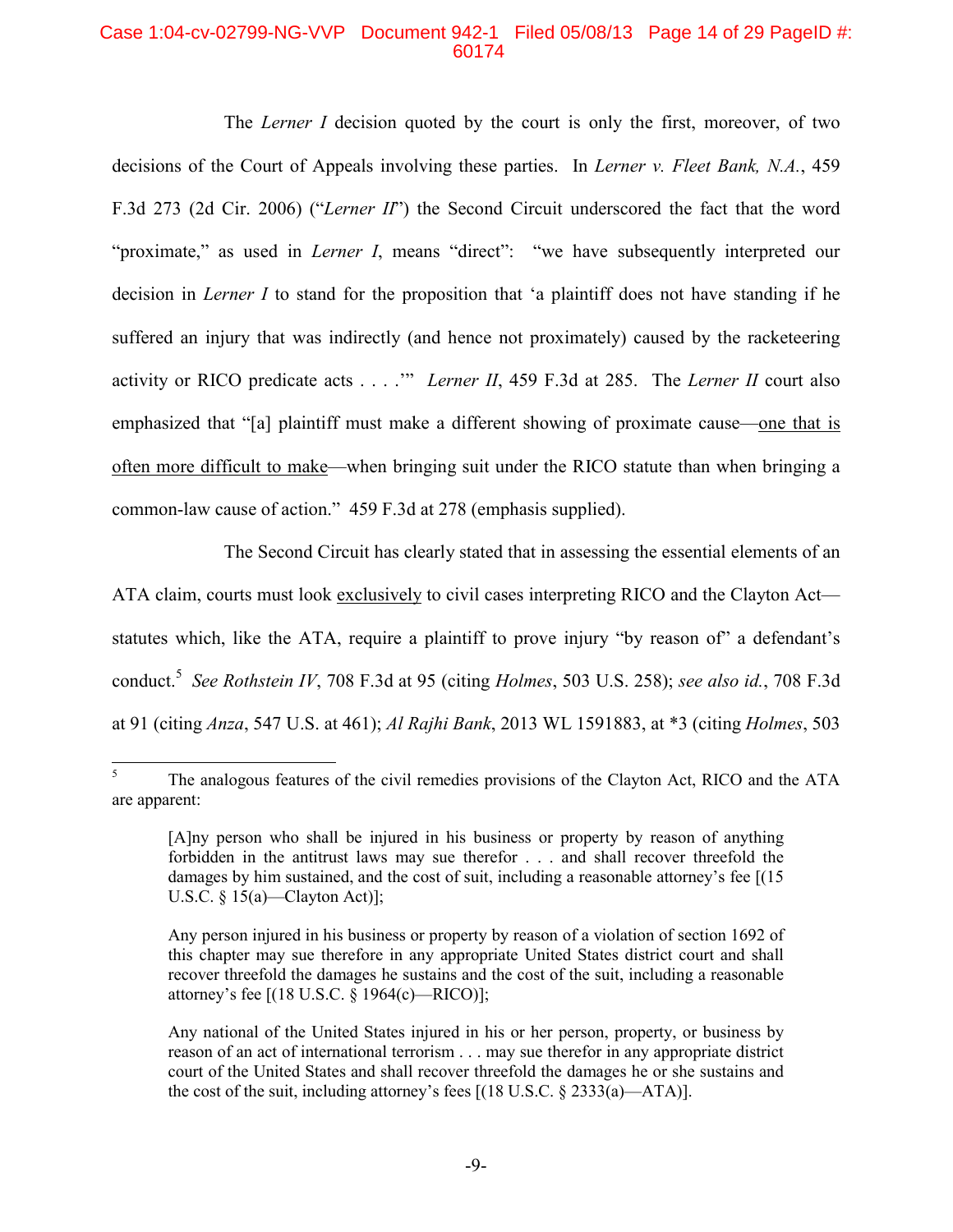#### Case 1:04-cv-02799-NG-VVP Document 942-1 Filed 05/08/13 Page 15 of 29 PageID #: 60175

U.S. at 266-67). *Holmes* concluded that Congress knew that courts interpreted the statutory language of the Clayton Act to require a showing of 'but for' and direct causation when it enacted RICO, *Holmes*, 503 U.S. at 266-68; so too did the *Rothstein IV* court conclude that Congress was undoubtedly aware of this consistent interpretation over many decades when it grafted the same language into the civil remedies provision of the ATA. *Rothstein IV*, 708 F.3d at 95; *see also Rothstein v. UBS AG*, 647 F. Supp. 2d 292, 293 (S.D.N.Y. 2009) ("*Rothstein I*") (finding that the ATA's "by reason of" language "has typically been construed to be synonymous with 'proximate cause'" and "proximate cause narrowly defined at that." (emphasis supplied)).

It is a maxim of statutory interpretation that when statutory language has a "well understood meaning," courts "can only assume" that Congress intended the same meaning to apply when it incorporated the same language into new legislation. *Holmes*, 503 U.S. at 268 (finding that "by reason of" was interpreted in Clayton and Sherman Act cases to require 'but for' and direct proximate causation, and applying that same standard to RICO claims). Accordingly, the *Rothstein IV* court found that the ATA's "by reason of" language required a plaintiff to demonstrate that the defendant's conduct was both a 'but for' and direct cause of his injuries:

"[A] plaintiff's right to sue [under the Clayton Act] required a showing that the defendant's violation not only was a 'but for' cause of his injury, but was the proximate cause as well." . . . We reach the same conclusion here with respect to the ATA[.]

*Rothstein IV*, 708 F.3d at 95 (quoting *Holmes*, 503 U.S. at 267-68).

The *Rothstein IV* court's pronounced reliance on *Holmes* and *Anza,* two civil RICO cases, provides additional refutation of this Court's conclusion that "foreseeability" is "at the heart" of the *Rothstein IV* court's proximate causation analysis. As the Supreme Court has observed, "*Anza* and *Holmes* never even mention the concept of foreseeability." *Hemi Grp.,*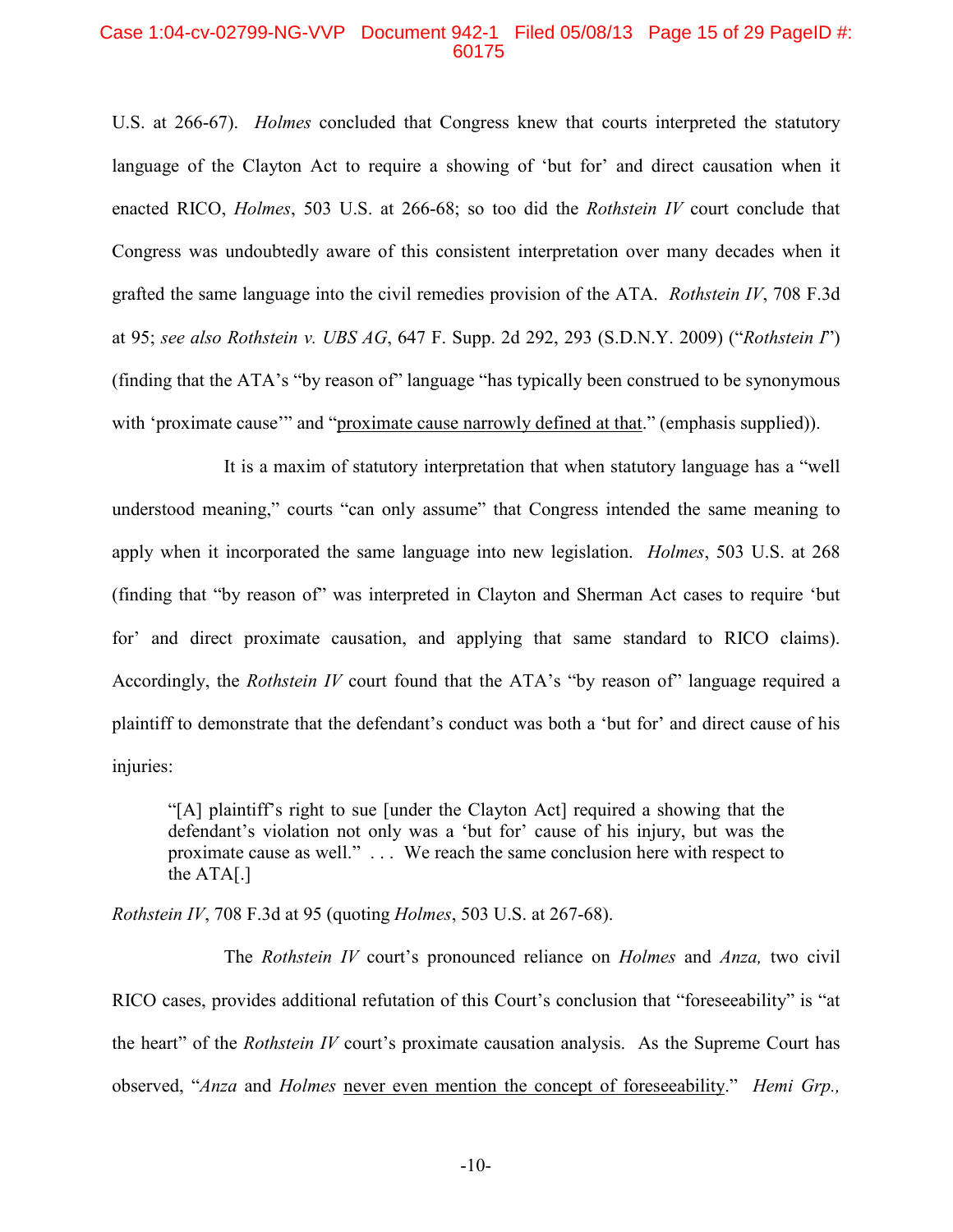### Case 1:04-cv-02799-NG-VVP Document 942-1 Filed 05/08/13 Page 16 of 29 PageID #: 60176

*LLC v. City of New York*, 130 S. Ct. 983, 991 (2010) (emphasis supplied). Rather, *Holmes* and *Anza* both underscore the burden faced by a RICO plaintiff of proving that there is "some direct relation between the injury asserted and the injurious conduct alleged." *Holmes*, 503 U.S. at 268 (emphasis supplied); *see also Anza*, 547 U.S. at 460 (plaintiff must demonstrate "a direct causal connection" between injury and injurious conduct) (emphasis supplied). In the banking context, the absence of a direct relationship between a financial institution's services and the particular incidents that caused plaintiff's injuries requires dismissal of the complaint:

Plaintiffs' conclusory allegations . . . do not meet *Twombly*'s plausibility standard with respect for the need for a proximate causal relationship between the cash transferred by UBS to Iran and the terrorist attacks by Hizbollah and Hamas that injured plaintiffs.

*Rothstein IV*, 708 F.3d at 97 (emphasis supplied). This requirement of a direct causal connection is consistent with "[t]he general tendency of the law, in regard to damages at least, . . . not to go beyond the first step" in assigning liability. *Holmes*, 503 U.S. at 271-72.

This Court erred by relieving Plaintiffs of their burden to allege and prove that banking services provided to alleged Hamas front organizations or alleged Hamas operatives were used to perpetrate the terrorist attacks at issue (or, indeed, any terrorist attacks); and by relieving them of their burden to prove that the terrorist attacks would not have occurred without the financial services allegedly provided by the Bank. $<sup>6</sup>$  The absence of such allegations is</sup> precisely the reason why the *Rothstein IV* and *Al Rajhi Bank* courts affirmed the dismissal of

 $6\degree$  The participants who are directly connected to the incidents placed at issue by the Plaintiffs are numerous: the persons who transported terrorists to the locations of the attacks, the persons who manufactured bombs and other weapons, the persons who trained the assailants, and others similarly situated. The actions of all these individuals might be considered to be a 'direct' and 'but for' cause of the incidents at issue. But, as the Second Circuit found in *Al Rajhi Bank*, the processing of banking transactions is many steps removed from this type of conduct, and cannot in itself be found to be the proximate cause of a terrorist attack. 2013 WL 1591883, at \*4 ("[w]e also are not persuaded that providing routine banking services to organizations and individuals said to be affiliated with al Qaeda—as alleged by plaintiffs—proximately caused the September 11, 2001 attacks or plaintiffs' injuries").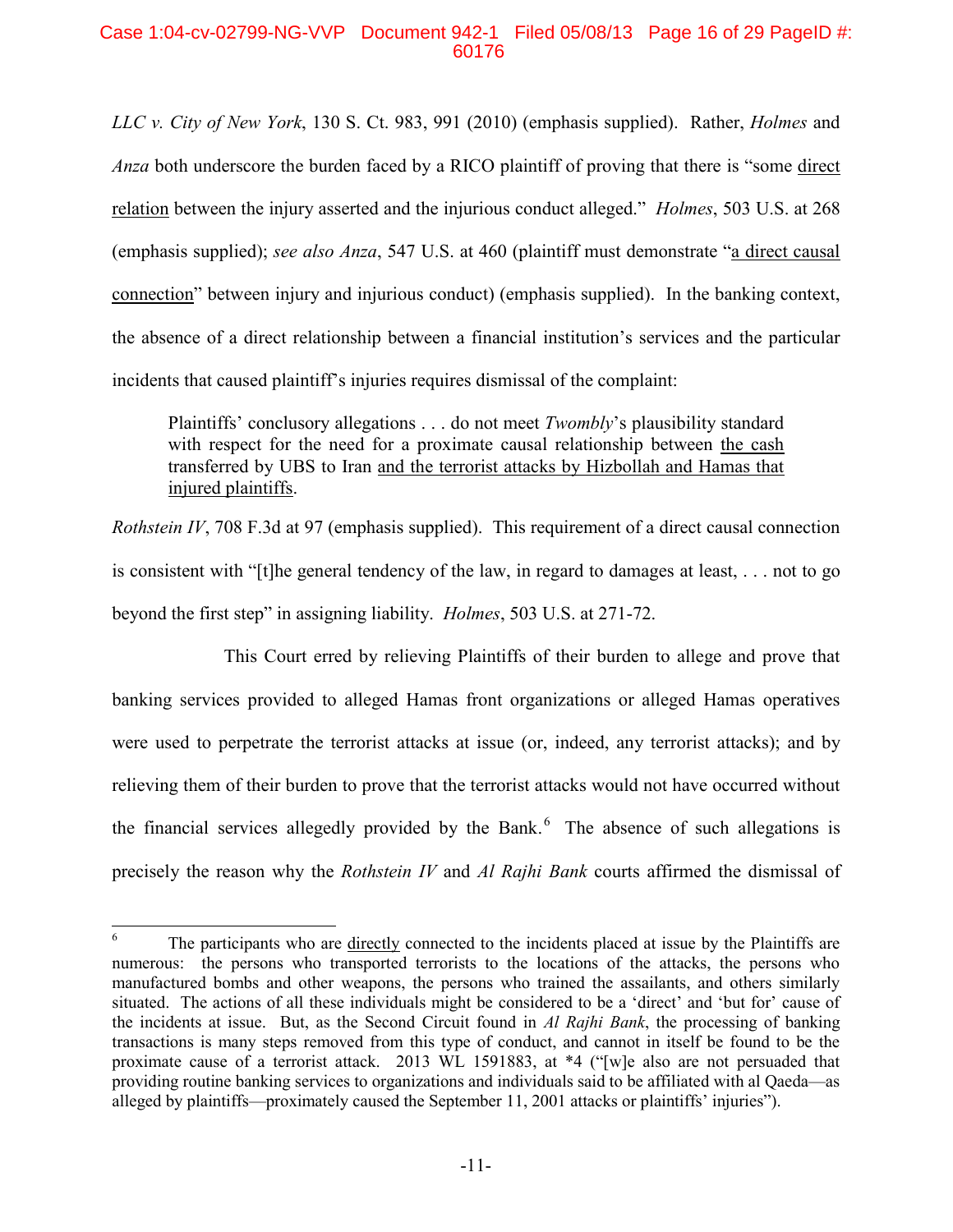### Case 1:04-cv-02799-NG-VVP Document 942-1 Filed 05/08/13 Page 17 of 29 PageID #: 60177

ATA claims against the defendant banks in those actions. Notably, in *Rothstein IV* and *Al Rajhi Bank*, the alleged banking activity at issue was both significant in sum (hundreds of millions of dollars in the case of UBS) and temporally proximate to the terrorist attacks that caused plaintiffs' injuries (UBS provided services between 1996 and 2003, and plaintiffs were injured by terrorist attacks between 1997 and 2006), but those allegations, accepted as true, were insufficient to state a claim under the ATA. *Rothstein* Am. Compl. (*Linde* ECF No. 927-1) ¶¶ 61-112 (alleging, *inter alia*, that Iran is a state sponsor of terrorism that created, funded, controlled and operated Hizbollah).

Plaintiffs concede without hesitation that they cannot meet their burden to prove direct or 'but for' causation under the standards set forth by *Rothstein IV* and *Al Rajhi Bank*. *See, e.g.*, Hr'g Tr. at 54:12-15 ("[W]e'll never be able to prove – not just because of bank secrecy, but in general – that [a terrorist] used [money that passed through Arab Bank] to purchase [the materials he used to commit his terrorist attack]."). But the fact that it is difficult for the Plaintiffs to prove their claims under the causation standards set forth in *Rothstein IV* and *Al Rajhi Bank*, and the RICO precedents upon which those courts relied, is not a legitimate basis for this Court to relieve Plaintiffs of their evidentiary burden.

Plaintiffs have no idea how the terrorists who committed the crimes at issue obtained their weapons, or what, if any, funds were used to finance their attacks. Plaintiffs rely entirely on rank speculation to bridge the chasm between the Bank's processing of wire transfer instructions and performance of other routine banking transactions, and the specific terrorist attacks that caused their injuries. Permitting Plaintiffs to move forward with such speculative claims would "stretch the law beyond all recognizable limits," *Rothstein I*, 647 F. Supp. 2d at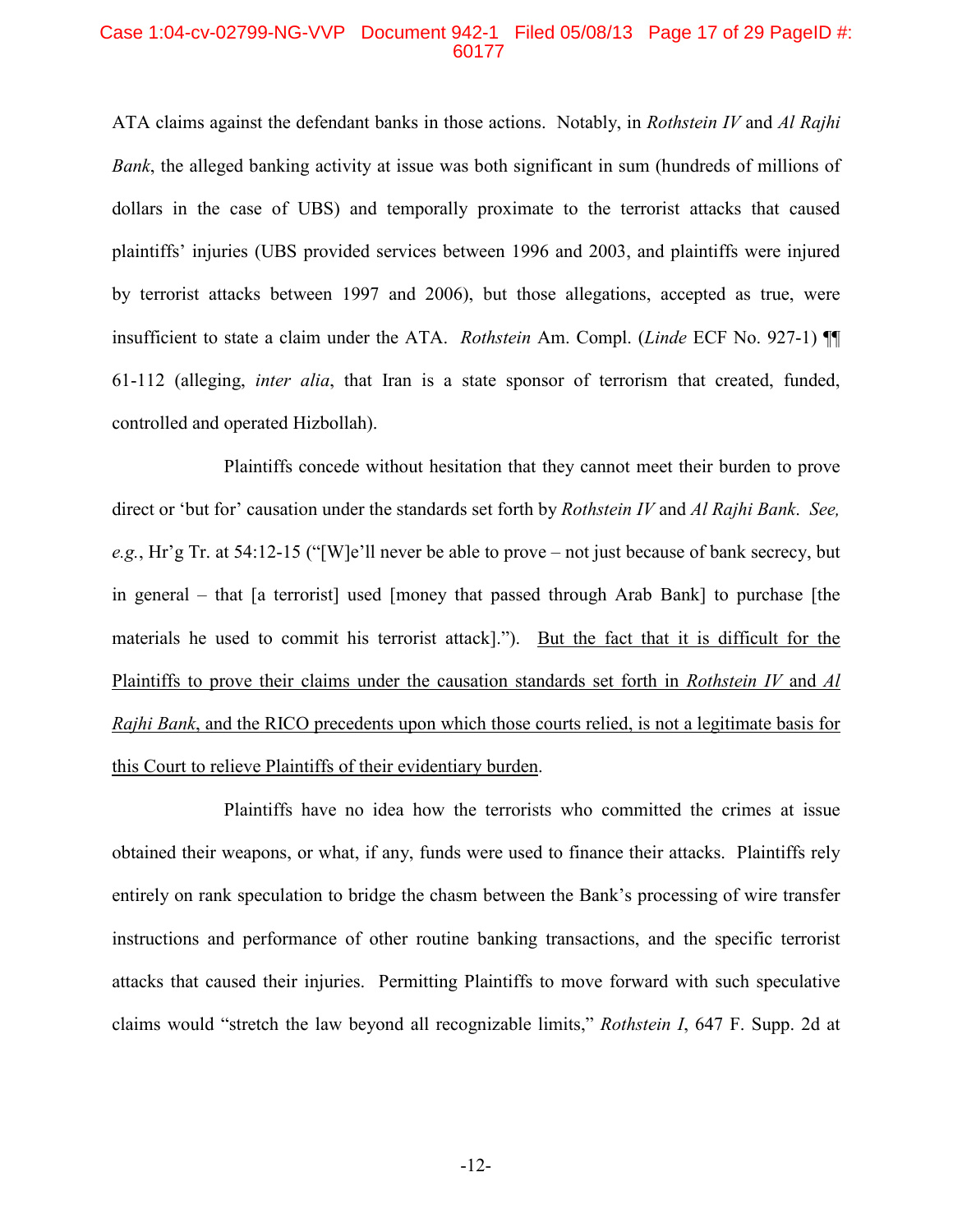293, and would violate the clear mandates of *Rothstein IV* and *Al Rajhi Bank*, and the Supreme Court precedent upon which those courts relied.

## **B. The Court Relied On Inapposite Authority In Concluding That The 'Fungibility Of Money' Requires A Rejection Of Direct And 'But For' Causation.**

This Court ruled that requiring a direct or 'but for' causal relationship between the banking services at issue and the attacks that injured the Plaintiffs "would contradict the basic holding of the *Humanitarian Law Project* decision and its recognition that money is fungible." Hr'g Tr. at 74:8-10. This Court's reliance on *Humanitarian Law Project* for guidance in determining the causation standards to be applied to a civil ATA claim was misplaced and contrary to the controlling law of this Circuit.

*Humanitarian Law Project* involved a First Amendment and Due Process challenge to the criminal provisions of Section 2339B of the ATA. *See* 130 S. Ct. at 2716. The central question in *Humanitarian Law Project* was whether it was constitutional to criminalize the provision of "material support," as so defined, to a Foreign Terrorist Organization, even when that support is being provided for "peaceful" purposes. *Id.* at 2716-20. As Judge Jed S. Rakoff stated in the opinion affirmed by *Rothstein IV*, "*Humanitarian Law Project* does not address Section 2333(a)'s proximate causation requirement."

> Section 2339B is a purely criminal measure and has no causation element. . . . Accordingly, any potential connection between *Humanitarian Law Project*'s analysis of Section 23339B and this Court's analysis of Section 2333's proximate causation element would appear to be strained at best and more likely irrelevant.

*Rothstein v. UBS AG*, 772 F. Supp. 2d 511, 516 (S.D.N.Y. 2011) ("*Rothstein III*") (emphasis supplied). With regard to *Humanitarian Law Project*'s reference to the fact that "[m]oney is fungible"—*dicta* relied on by this Court*—*the *Rothstein III* court dismissed its application to civil ATA claims in unambiguous terms: "applying the *dicta* of *Humanitarian Law Project* outside its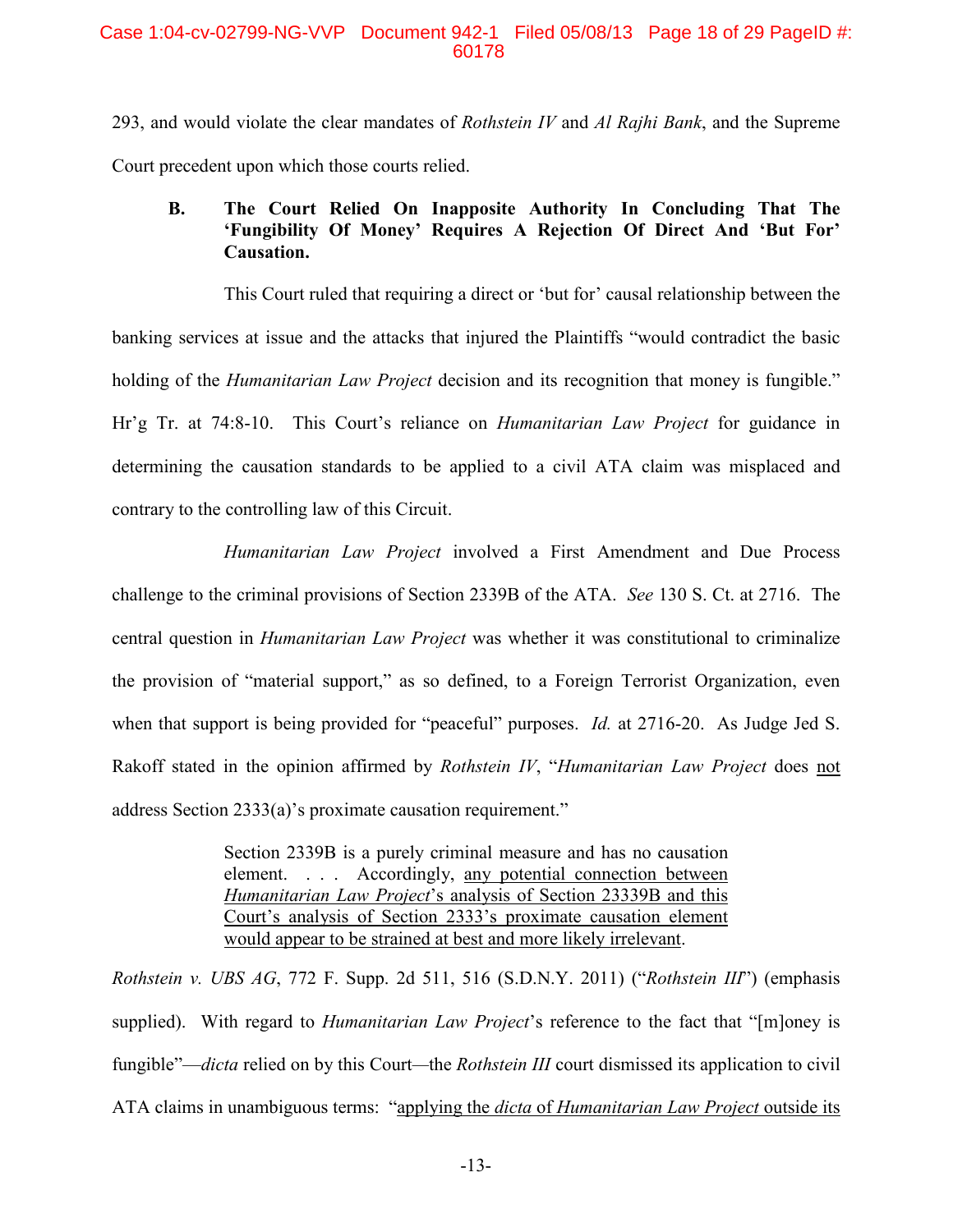### Case 1:04-cv-02799-NG-VVP Document 942-1 Filed 05/08/13 Page 19 of 29 PageID #: 60179

criminal context would be like applying the rules of hockey to a game of lacrosse, on the theory that they both involve big sticks." *Rothstein III*, 772 F. Supp. 2d at 518. *Humanitarian Law Project* thus does not have any application to the concept of proximate causation, nor does it displace the clear and controlling ATA causation jurisprudence embodied in *Rothstein IV* and *Al Rajhi Bank*.

### **C. This Court Failed To Consider Intervening Causes That Break The Chain Of Proximate Causation Between Banking Services And Terrorist Attacks.**

The only district court decision concerning the ATA that was referenced by the Court of Appeals in its causation analysis was *Burnett v. Baraka Inv. and Dev. Corp.*, 274 F. Supp. 2d 86 (D.D.C. 2003). *Al Rajhi Bank*, 2013 WL 1591883, at \*4. *Burnett* was quoted by the *Al Rajhi Bank* court for the proposition that: "'Plaintiffs offer no support, and we have found none, for the proposition that a bank is liable for injuries done with money that passes through its hands in the form of deposits, withdrawals, check clearing services, or any other routine banking service.'" *Al Rajhi Bank*, 2013 WL 1591883, at \*4 (quoting *Burnett*, 274 F. Supp. 2d at 109). The *Al Rajhi Bank* court additionally held that "[w]e also are not persuaded that providing routine banking services to organizations and individuals said to be affiliated with al Qaeda . . . proximately caused the September 11, 2001 attacks or the plaintiffs' injuries." *Id*. (citing *Burnett*, 274 F. Supp. 2d at 109). This holding compels dismissal of Plaintiffs' claims.

The *Al Rajhi Bank* court's adoption of the *Burnett* holding that banking services cannot be considered to be direct causes of terrorism, as required by the ATA, is not surprising. These holdings reflect the well-settled understanding at common law that the chain of proximate cause is severed when intervening criminal conduct occurs, even when there is a "real possibility that [defendant's] products can be used for criminal purposes." *Eimann v. Soldier of Fortune Magazine, Inc*., 880 F.2d 830, 837-38 (5th Cir. 1989) (dismissing wrongful death claim against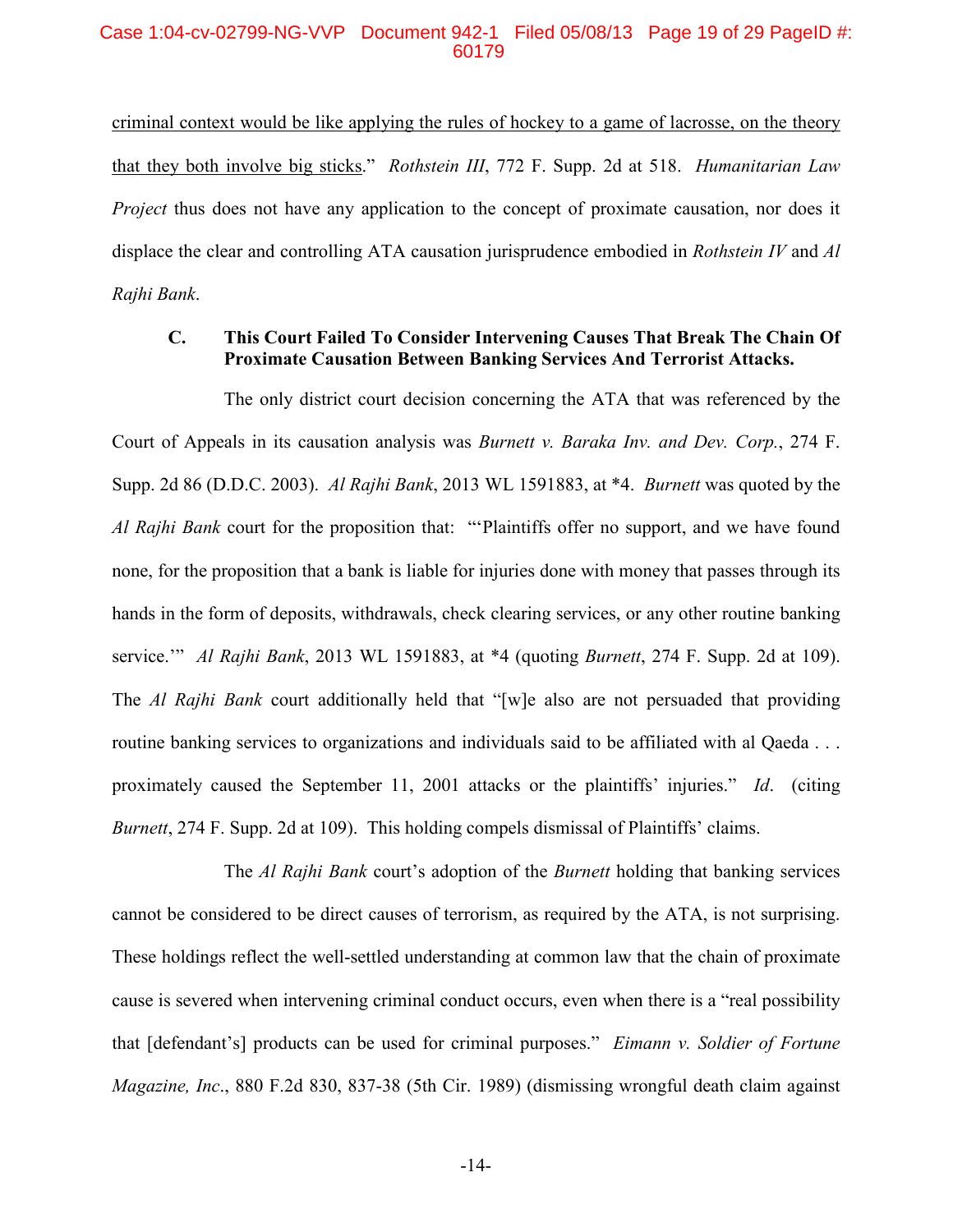### Case 1:04-cv-02799-NG-VVP Document 942-1 Filed 05/08/13 Page 20 of 29 PageID #: 60180

magazine that published an advertisement seeking the "hit man" who committed murder at issue, and finding that it is not enough to "publis[h] an ad that later played a role in criminal activity"); *Moore v. R.G. Indus.*, 789 F.2d 1326, 1327-28 (9th Cir. 1989) (firearm manufacturer not liable for injuries caused by criminal misuse of firearm); *Corrie v. Caterpillar, Inc.*, 403 F. Supp. 2d 1019, 1031 (W.D. Wa. 2005) (dismissing claims by residents of Gaza Strip against Caterpillar bulldozers—"a manufacturer or distributor of non-defective, legal products, cannot be liable in tort for alleged criminal acts committed with those products by third parties").

The Second Circuit has also held, interpreting the "by reason of" statutory language from RICO that has been incorporated into the ATA, that "when factors other than the defendant's [misconduct] are an intervening direct cause of a plaintiff's injury, that same injury cannot be said to have occurred by reason of the defendant's actions." *McLaughlin v. Am. Tobacco Co.*, 522 F.3d 215, 226 (2d Cir. 2008) (emphasis supplied); *see also, e.g.*, *First Nationwide Bank v. Gelt Funding Corp.*, 27 F.3d 763, 769 (2d Cir. 1994) ("the intervention of other independent causes, and the factual directness of the causal connection," are critical to the proximate cause inquiry).

This Court's failure to examine the obvious intervening acts of the alleged terrorists in this case was clear legal error. As noted above, each of the attacks at issue was perpetrated by individual actors. The record reflects that the Plaintiffs have no idea how these attacks were funded, how the responsible individuals obtained funding for their crimes or what assistance their accomplices supplied. Plaintiffs openly acknowledge that they will never know this information. Hr'g Tr. at 54:12-15. Plaintiffs' own experts do acknowledge, however, that Hamas has multiple sources of funds, including the Iranian government, which provides Hamas with weapons, supplies and deliveries of cash through tunnels, cash couriers, and other means.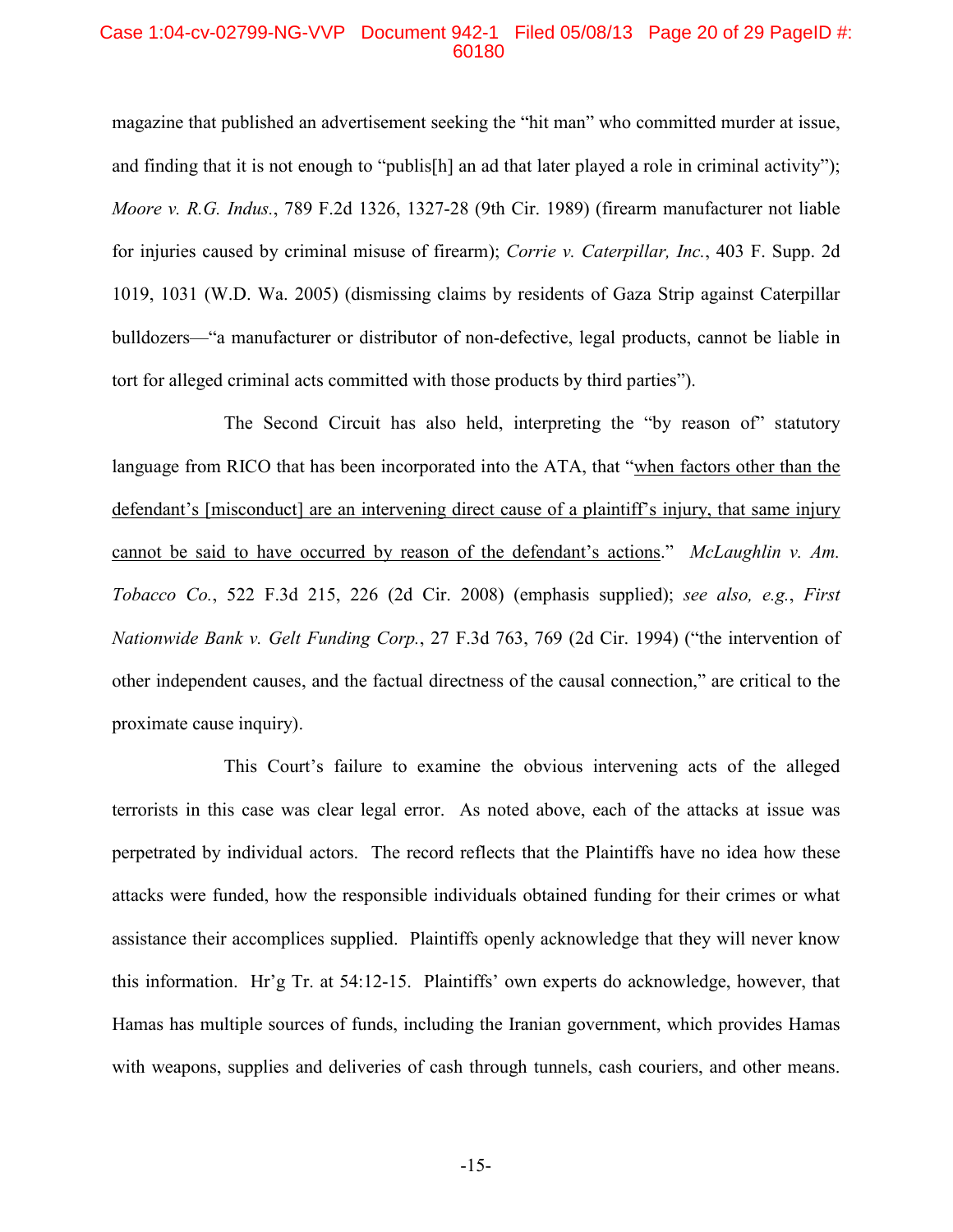### Case 1:04-cv-02799-NG-VVP Document 942-1 Filed 05/08/13 Page 21 of 29 PageID #: 60181

*See, e.g.*, Matthew Levitt, *Hamas: Politics, Charity, and Terrorism in the Service of Jihad* (2007) at 172 ("Iran directly aids Hamas with money, training camps, and logistical support"); at 176-77 (noting Iran's well-documented provision of weapons to Hamas).<sup>7</sup> The actions of the terrorists and their accomplices who committed the crimes at issue here are clearly intervening causes that break any conceivable chain of proximate causation between the Bank's provision of routine financial services and the incidents at issue here. *McLaughlin*, 522 F.3d at 226.

## **D. The Plaintiffs' 'Best Evidence' Does Not Demonstrate Direct Or 'But For' Causation.**

At the recent summary judgment hearing, the Plaintiffs presented their "best evidence" against the Bank through a slide show. The Plaintiffs specifically highlighted four payments originated by the Saudi Committee and processed through Arab Bank, and stated "we can show that these payments had real and practical impact not just in the abstract, but in concrete terms for people actively involved in many of the attacks at issue." Hr'g Tr. at 54:16- 19.

This statement was demonstrably false, as three of the fund transfers were not for the benefit of "people actively involved in the attacks at issue," but for their relatives, and were made months before or after the date of the attacks. *See, e.g.*, Hr'g Tr. at 52:20-53:3 (transfer to family of Izz al-Din al-Masri more than two months after the Sbarro attack); 53:10-16 (transfer to family of Ayman Halawa "six months after the bombing when he was killed"). One of the wire transfers that Plaintiffs' counsel highlighted during oral argument was processed nearly 8

<sup>&</sup>lt;sup>7</sup> Unfortunately, recent events only confirm the fact that terrorists do not require access to significant funds to perpetrate their heinous crimes. The bombing of the Boston marathon was committed by two young men who packed firecrackers into cooking kettles. Nobody can seriously suggest that banking services were a proximate cause of this attack. In the Middle East, terrorists receive support from many sources, including state sponsors of terror like Iran and Syria—countries willing to supply arms, explosives, training, and logistical support to terrorists to help them commit their reprehensible acts of violence. It defies reason to conclude that isolated banking services are a direct, substantial or 'but for' cause of all crimes committed by these terrorists.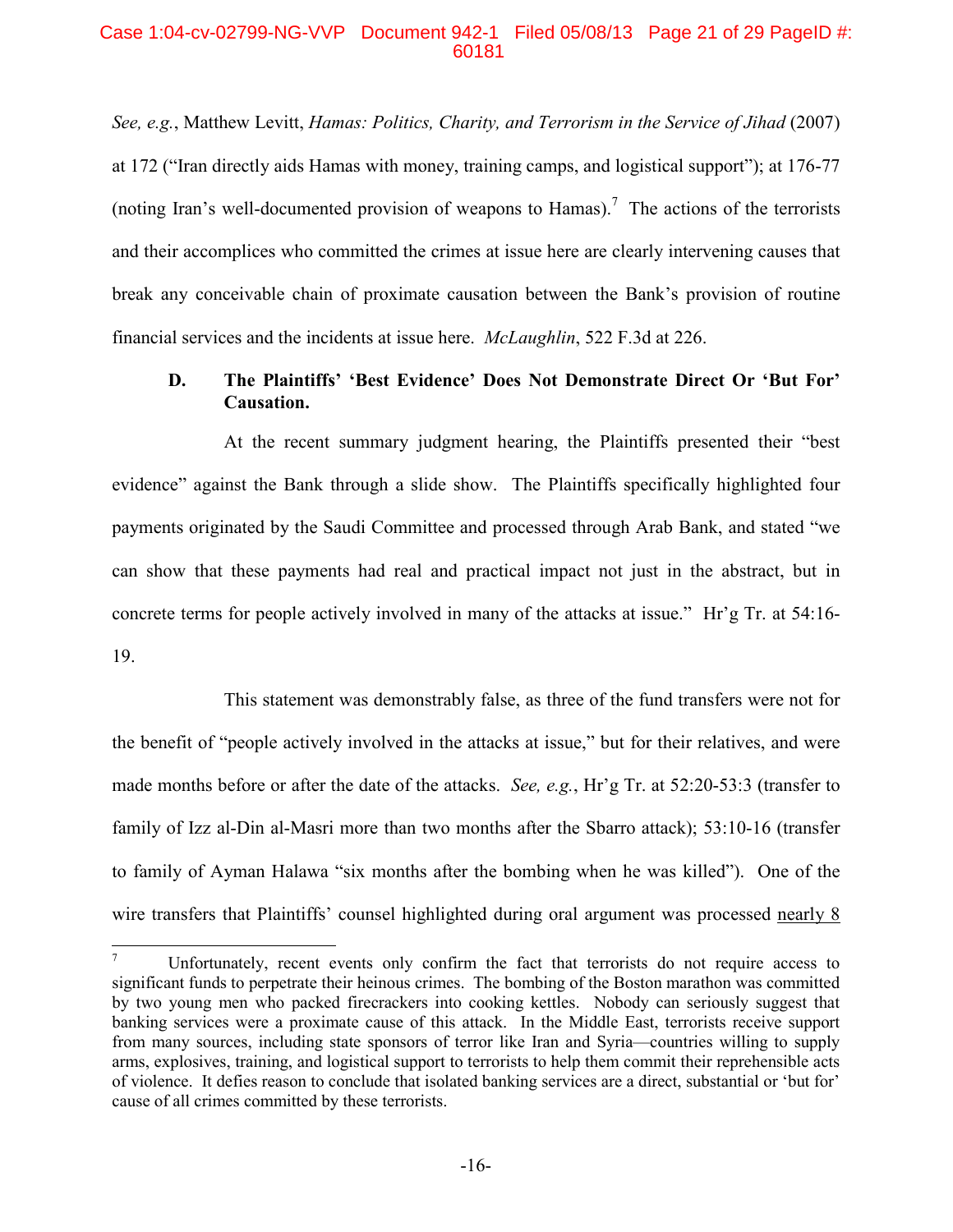### Case 1:04-cv-02799-NG-VVP Document 942-1 Filed 05/08/13 Page 22 of 29 PageID #: 60182

months prior to the attack at issue. Hr'g Tr. at  $54:5-11$ . It is inconceivable that any of these transfers could be a direct or 'but for' cause of the incidents in question.

Plaintiffs also contended at the April hearing that evidence of the Bank's processing of automated, electronic fund transfers involving Ahmad Ismail Yasine, Salah Shehadeh, and Ismail Haniyeh, constitutes a *prima facie* showing of proximate causation under the ATA. Hr'g Tr. at 43:17-44:10, 46:3-47:2. There is no evidence in the record, however, that Yasine, Shehadeh or Haniyeh had any involvement in the 24 incidents, or that any of the fund transfers to them funded the operations of Hamas, or, indeed, that they used any banking services from any source to conduct any acts of Hamas terrorism, let alone the 24 attacks at issue. Judge Weinstein reached this very conclusion. *Gill v. Arab Bank, PLC*, 893 F. Supp. 2d 542, 573 (E.D.N.Y. 2012) (applying pre-*Rothstein IV* causation standards and concluding that Plaintiffs' evidence was "insufficient . . . to tie the personal bank accounts of individuals who may be affiliated with Hamas to Hamas itself. More is required to establish liability of the Bank."). Plaintiffs' evidence concerning an account held at Arab Bank's al-Mazra'a branch in Lebanon for an individual named Osama Hamdan suffers from the same deficiencies. Hr'g Tr. at 45:2-12. In particular, Plaintiffs have offered no evidence of any connection between the banking activity in Hamdan's account and any act of Hamas terrorism.

This evidence, which the Plaintiffs chose as their best evidence to present at oral argument, which this Court referenced generally, in denying in substantial part, the Bank's motion for summary judgment, is clearly inadequate to prove proximate causation under the standards set forth in *Rothstein IV* and *Al Rajhi Bank.*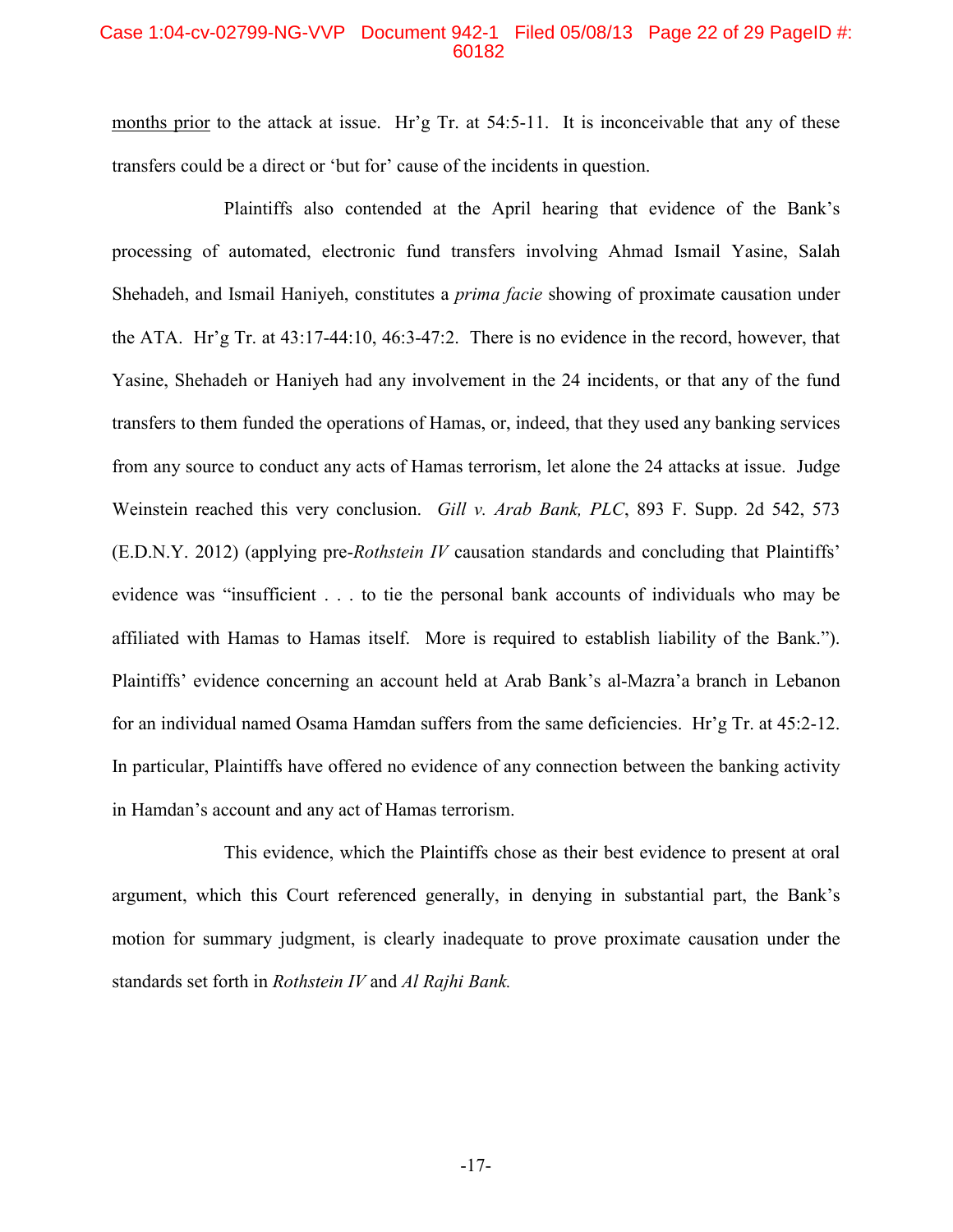## **II. This Court's Rejection Of The Bank's** *Respondeat Superior* **Arguments Overlooked Relevant Authority.**

In support of its motion for summary judgment, the Bank argued that common

law *respondeat superior* principles do not apply to ATA claims, just as they do not apply to

RICO claims:

Many courts, for instance, have considered civil claims filed against corporate defendants under the RICO statute. These courts have held that in order to establish a civil RICO claim against a corporation, there must be evidence demonstrating knowing misconduct by the corporate defendant's officers or directors. *Gruber v. Prudential-Bache Secs., Inc.*, 679 F. Supp. 165, 181 (D. Conn. 1987). In reaching this conclusion, courts have typically cited the criminal nature of the RICO statute as a primary basis for eschewing the *respondeat superior* principles applied in garden variety tort cases. These courts have also found the prospect of subjecting corporations to liability under RICO's "punitive, financially ruinous treble damages remedy" for the misconduct of low-level employees to be untenable.

*See* Bank Br. at 6-7 (Filed Under Seal), dated Aug. 8, 2012 (citing *Banque Worms v. Luis A.*

*Duque Pena E Hijos, Ltda.*, 652 F. Supp. 770, 771-72 (S.D.N.Y. 1986) ("it would be entirely inappropriate" to "hold the corporation liable under RICO for the independent acts of malefactors at a low corporate level"); *Rush v. Oppenheimer & Co.*, 628 F. Supp. 1188, 1194-95 (S.D.N.Y. 1985) (traditional vicarious liability principles should not be applied to "the RICO criminality requirements") (other citations omitted). *See also Linde v. Arab Bank, PLC*, 353 F. Supp. 2d 327, 331 (E.D.N.Y. 2004) ("[T]he private right of action in Section 2333(a) arises from injuries caused by an act of international terrorism, which requires . . . 'a violation of the criminal laws of the United States or any State[;]' [t]hus, there is no claim under Section 2333(a) absent a criminal act.") (citation omitted) (emphasis supplied); *Litle v. Arab Bank, PLC*, 611 F. Supp. 2d 233, 242 (E.D.N.Y. 2009) ("[t]he very idea of treble damages [in the ATA] reveals an intent to punish past, and to deter future, unlawful conduct" (citation and quotation omitted)).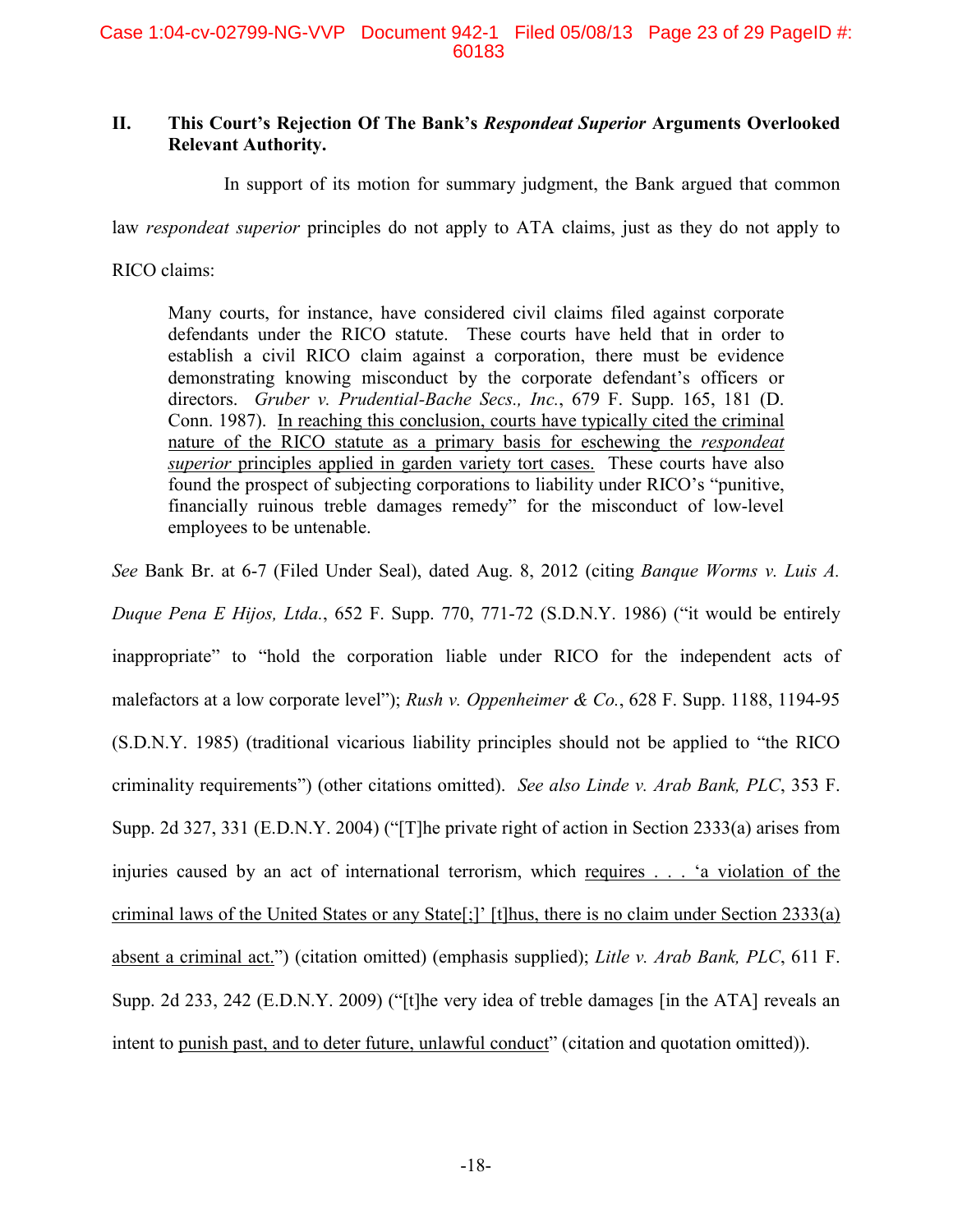### Case 1:04-cv-02799-NG-VVP Document 942-1 Filed 05/08/13 Page 24 of 29 PageID #: 60184

This Court rejected the Bank's argument without any mention or analysis of the analogous RICO cases that the Bank cited and relied on in its motion papers. Instead, the Court concluded that "[t]here's so much in the history of the ATA that tells us that we are to apply traditional tort principles and of course those principles include that [an] entity is liable for the acts of agents who act with apparent authority." Hr'g Tr. at 71:19-23. This is, of course, the very same analysis that this Court applied in initially rejecting the Bank's motion to dismiss Plaintiffs' aiding and abetting claims: "Congress expressed an intent in the terms and history of section 2333 to import general tort law principles, and those principles include aiding and abetting liability." *Linde*, 384 F. Supp. 2d at 583 (citation and internal quotation omitted).

In granting the Bank's motion for summary judgment with respect to Plaintiffs' aiding and abetting claims, this Court has now recognized that its previous analysis of this issue was contrary to controlling precedent. Hr'g Tr. at 4:25-5:1; 67:3-8 ("We already addressed the aiding and abetting claims and those will be dismissed."). In fact, the notion that the ATA encompasses all "traditional tort principles" has been repeatedly rejected, including by this Court. *Gill v. Arab Bank*, *PLC*, 893 F. Supp. 2d 474, 497 (E.D.N.Y. 2012) ("The reference to mere negligence [in the legislative history of the ATA] as a basis for ATA liability cannot be accepted in view of the trebling of damages required by the statute[.]"); *Litle v. Arab Bank, PLC*, 611 F. Supp. 2d 233, 242-43 (E.D.N.Y. 2009) (dismissing contribution claims after concluding that such claims conflicted with the treble damages provision of the ATA); *see also* Hr'g Tr. at 71:14-15 ("I would not use recklessness in a charge to the jury in this case.").<sup>8</sup>

<sup>&</sup>lt;sup>8</sup> This Court also erroneously stated that the Bank "has relied in particular on foreign sovereign immunity act [("FSIA")] cases" in support of its argument that *respondeat superior* principles do not apply to civil ATA claims. Hr'g Tr. at 71:23-25 (holding that "I think those [FSIA] cases are different. They deal with foreign states and they do not provide persuasive reasoning for this case."). In fact, the Bank did not rely on any FSIA cases in its moving papers. *See* Bank Br. at 6-7, Aug. 8, 2012 (relying exclusively on RICO cases). However, in response to Plaintiffs' opposition to the Bank's motion for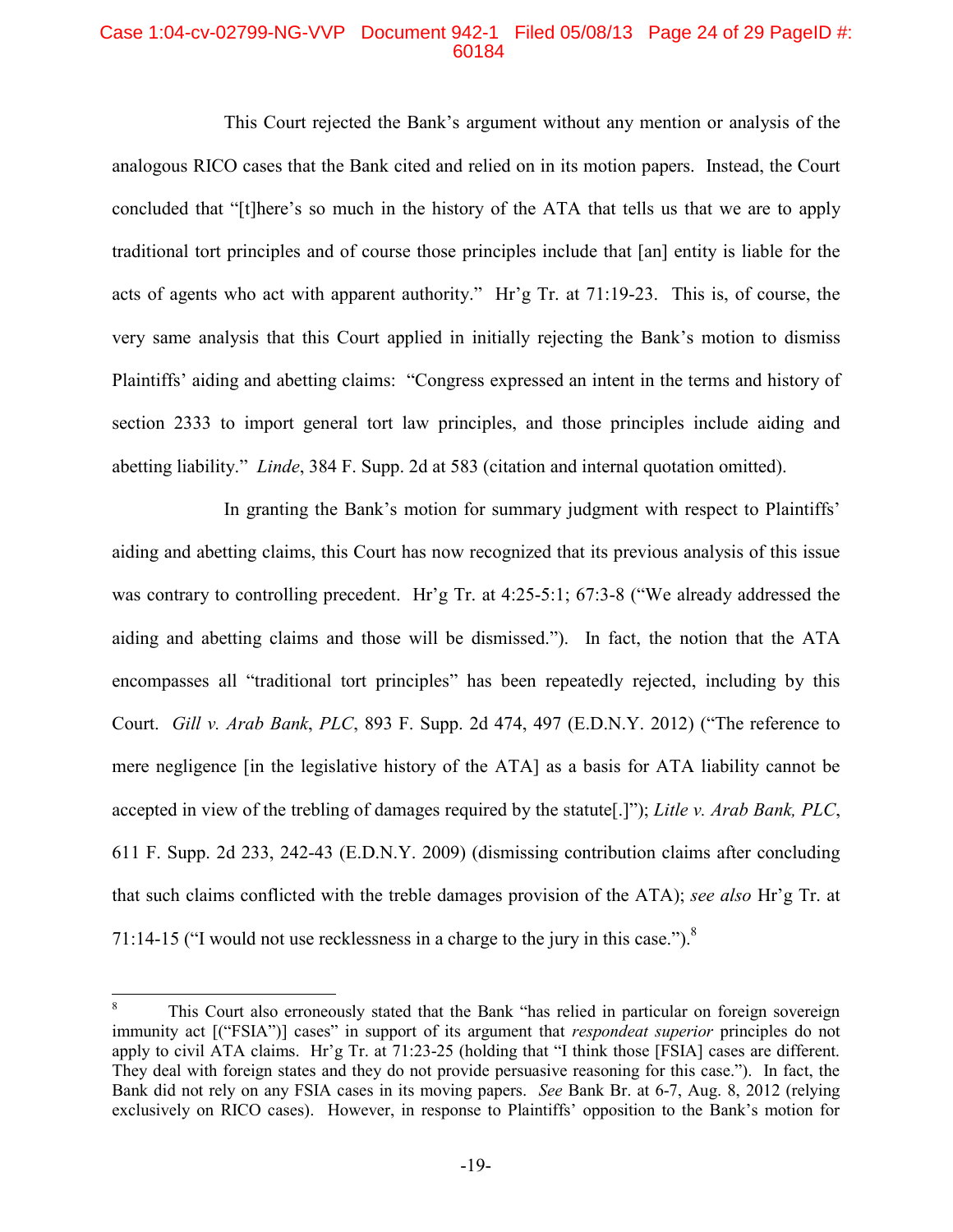### Case 1:04-cv-02799-NG-VVP Document 942-1 Filed 05/08/13 Page 25 of 29 PageID #: 60185

It was error for this Court to overlook the RICO precedent cited by the Bank—the same line of authority that *Rothstein IV* and *Al Rajhi Bank* considered in evaluating ATA causation standards. Reconsideration is warranted.

## **III. Alternatively, This Court Should Certify Its Summary Judgment Order For An Interlocutory Appeal To Provide Clarity On A Controlling Issue Of Law And To Help Facilitate The Efficient Resolution Of This Case.**

The Bank first requested this Court's permission to certify its decision denying a motion to dismiss the *Linde* action for an interlocutory appeal on the issue of ATA proximate causation more than seven years ago. *See* Bank Certification Mem. (*Linde* ECF No. 157-2), dated Jan. 27, 2006. In that motion, the Bank argued that the Court's holding that Plaintiffs were not required to prove that they were injured "by reason of" the Bank's conduct was contrary to well-established precedent. *Id.* at 6-8. The Bank cited *Holmes*, and argued that "Congress, in utilizing the very same language to create [ATA] liability, [intended] . . . to require the same standards for causation as have been developed for civil RICO claims and Clayton Act claims." *Id.* at 8. The Bank also argued, as it does today, that Plaintiffs were required to prove 'but for' and direct causation, consistent with RICO and Clayton Act precedent. This Court denied the Bank's motion for certification of an interlocutory appeal without explanation. Order (*Linde* ECF No. 207), dated July 18, 2006.

After the Supreme Court decided *Anza* in 2006, the Bank again requested that the Court allow it to take an interlocutory appeal to the Second Circuit so that the parties would have

summary judgment, the Bank cited *Fisher v. Great Socialist People's Libyan Arab Jamahiriya*, 541 F. Supp. 2d 46 (D.D.C. 2008)*—*a FSIA case—for the limited proposition that when a statute is silent with respect to *respondeat superior* liability, no such liability should be read into that statute. *See* Bank Reply Br. (*Linde* ECF No. 895), at 7, Sept. 21, 2012. Of course, the *Rothstein IV* court concluded that since the ATA is silent with regard to aiding and abetting liability, aiding and abetting liability should not be read into the statute; it follows that the same reasoning should apply to *respondeat superior* liability, as the *Fisher* court so held. It was error for this Court to conclude that the Bank "relied in particular" on FSIA cases, and it was error for this Court to ignore the clear parallels between the *Rothstein IV* court's analysis of the aiding and abetting issue, and the *Fisher* court's analysis of the *respondeat superior* issue.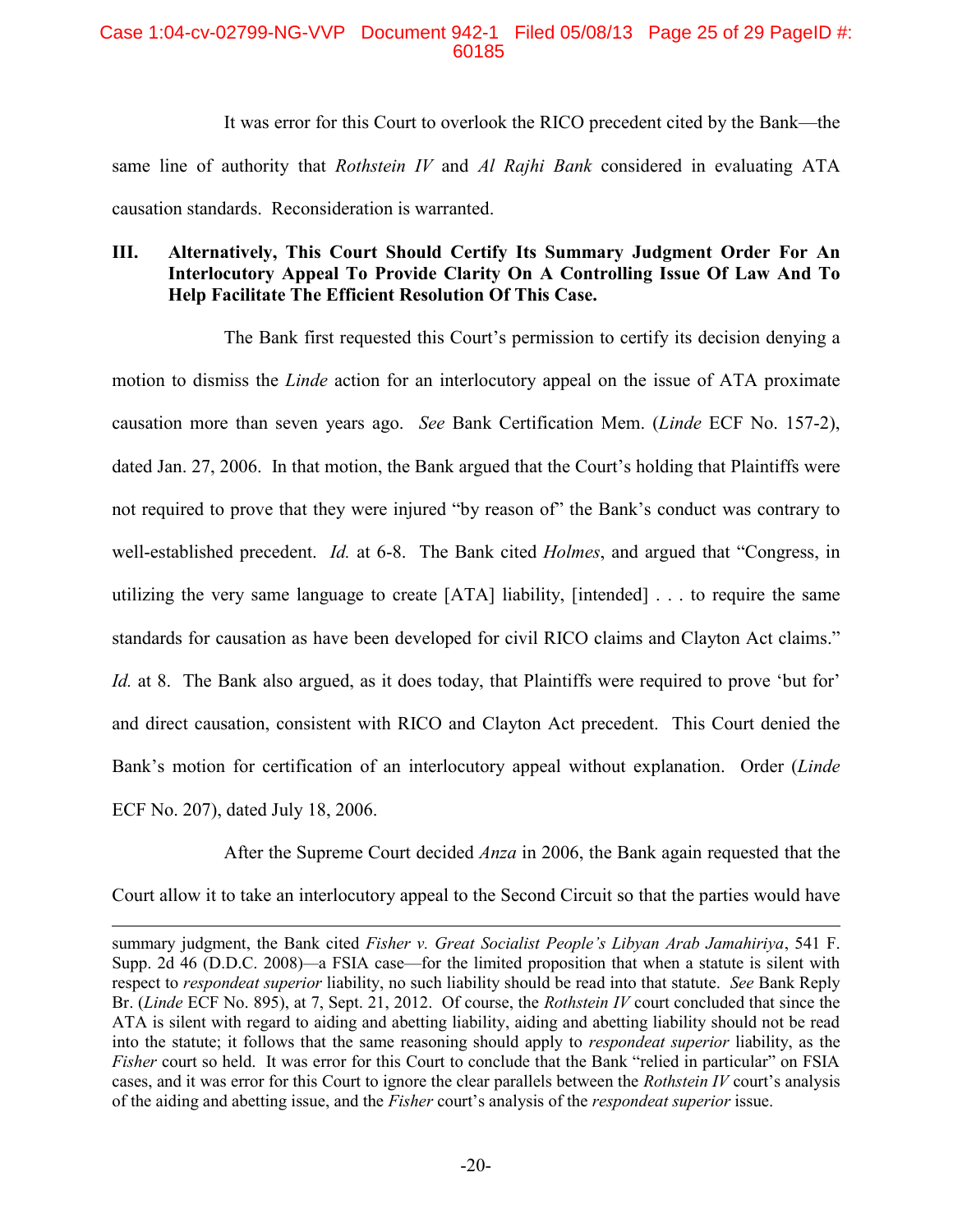### Case 1:04-cv-02799-NG-VVP Document 942-1 Filed 05/08/13 Page 26 of 29 PageID #: 60186

clear guidance on the causation standards applicable to ATA civil claims. *See* Second Bank Certification Mem. (*Almog* ECF No. 321-2), dated Feb. 26, 2007. Once again, the Bank argued that this Court should look to *Anza* and *Holmes* and apply the 'but for' and proximate causation standards from those cases to Plaintiffs' ATA claims. This Court again denied the Bank's motion without explanation. Order (*Almog* ECF No. 359), dated May 7, 2007.

This Court has now concluded that its original analysis of the proximate causation standards under the ATA conflicts with the law of this Circuit, and that Plaintiffs do, in fact, need to prove that their injuries were proximately caused by the Bank. *See* Hr'g Tr. at 28:22- 29:3; 36:15-17 ("under *Rothstein*, [the Bank's] material support has to be a proximate cause of the injury"). Yet this Court has also relied, erroneously, on *Humanitarian Law Project* in support of its holding that because "money is fungible" Plaintiffs do not need to demonstrate a direct and 'but for' causal connection between the Bank's services and the specific acts of terrorism that injured the Plaintiffs. Hr'g Tr. at 74:8-10.

There is a substantial ground for difference of opinion as to whether *Humanitarian Law Project* is relevant to the proximate causation standards for ATA civil claims; very recent Second Circuit precedent clearly rejects, for example, the application of the theory of "fungibility of money" to the required proximate causation analysis. *See supra* at I.B (discussing *Rothstein III*'s rejection of *Humanitarian Law Project*'s 'fungibility of money' *dicta* in determining proximate causation standards under the ATA). Moreover, the plain language of both the *Rothstein IV* and *Al Rajhi Bank* opinions—which rely entirely on *Holmes* and *Anza* require a direct and 'but for' connection between the Bank's processing of financial services and the Plaintiffs' injuries, *i.e.*, the *Rothstein* plaintiffs' claims were properly dismissed because they failed to allege that "if UBS had not transferred U.S. currency to Iran, Iran . . . would not have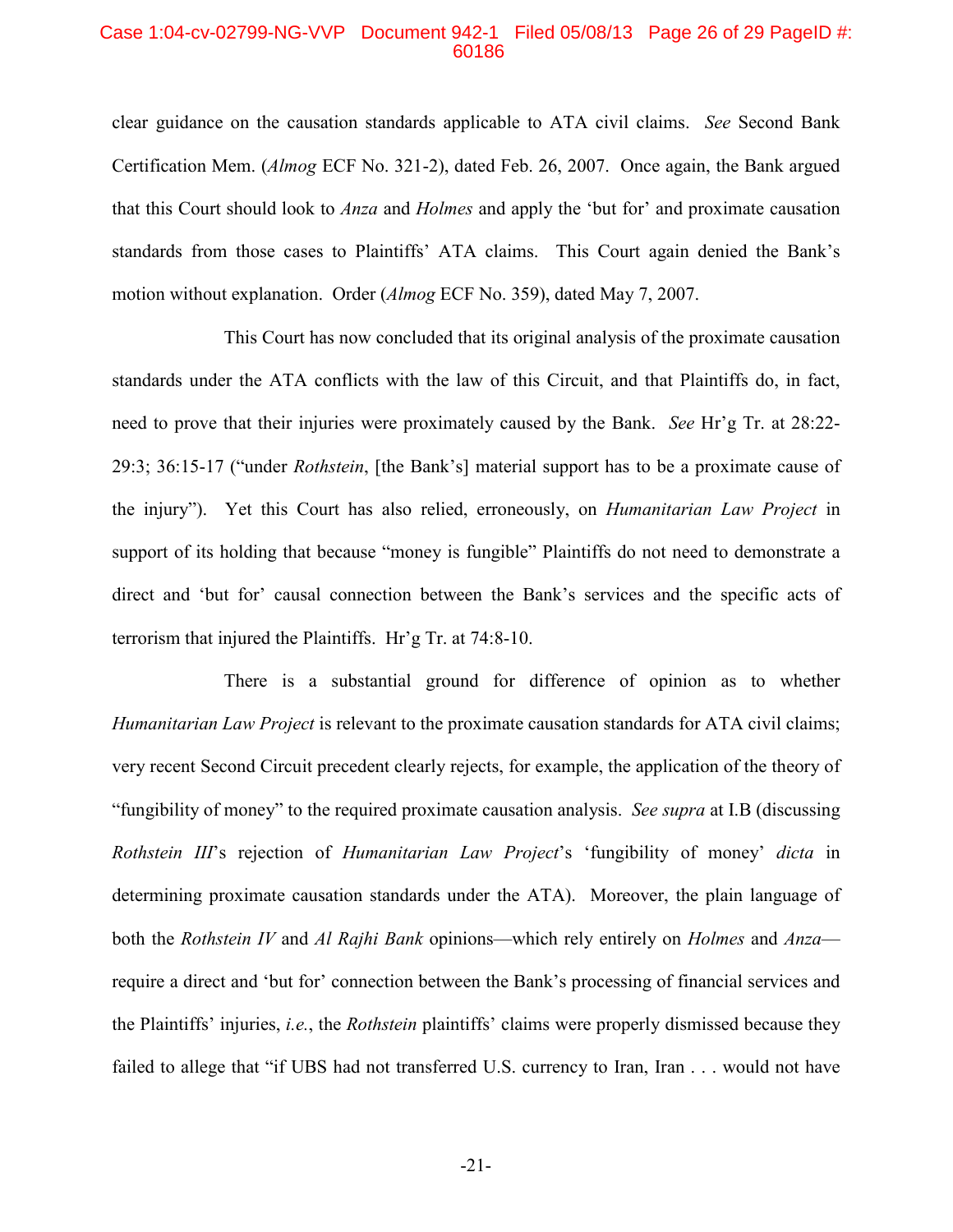### Case 1:04-cv-02799-NG-VVP Document 942-1 Filed 05/08/13 Page 27 of 29 PageID #: 60187

funded the attacks in which plaintiffs were injured" and "that Iran would have been unable to fund the attacks by Hizbollah and Hamas without the cash provided by UBS." *See supra* at I.A (discussing direct and 'but for' causation holdings of *Rothstein IV* and *Al Rajhi Bank*).

As noted at the last hearing, trial of this case will take several months. And this is just the first in a series of contemplated trials. The proximate causation standards will inform every aspect of this case. If direct and 'but for' causation is required, Plaintiffs' claims should be dismissed. If something less than direct and 'but for' causation is required, the governing standard will have a direct impact on the evidence that will be permitted to be presented at trial.

The Bank will be severely prejudiced by an adverse verdict rendered as a result of an improper jury instruction on the causation requirements for a civil ATA claim. An adverse verdict would immediately threaten the Bank's correspondent banking relationships and thereby compromise its ability to continue operating before it even has a chance to pursue an appeal. *Cf. Arthur Andersen LLP v. United States*, 544 U.S. 696 (2005) (reversing conviction of corporate defendant resulting from improper jury instructions after defendant had already been driven out of business by wrongful conviction). *Arthur Andersen LLP* is a cautionary tale; the Bank—with more than 7,000 employees, operating at more than 600 locations across the globe—should have the opportunity to seek appellate guidance before being forced to proceed to trial under the permissive causation standards adopted by this Court.

This Court has acknowledged that "many of [its prior decisions] have really gone by the board," Hr'g Tr. at 29:3; under the circumstances it is particularly prudent to seek appellate guidance before proceeding to trial without certainty as to the causation requirements for civil ATA claims. Indeed, this Court's decisions that have "gone by the board" extend beyond its original causation analysis, and relate to many of the central elements of the ATA and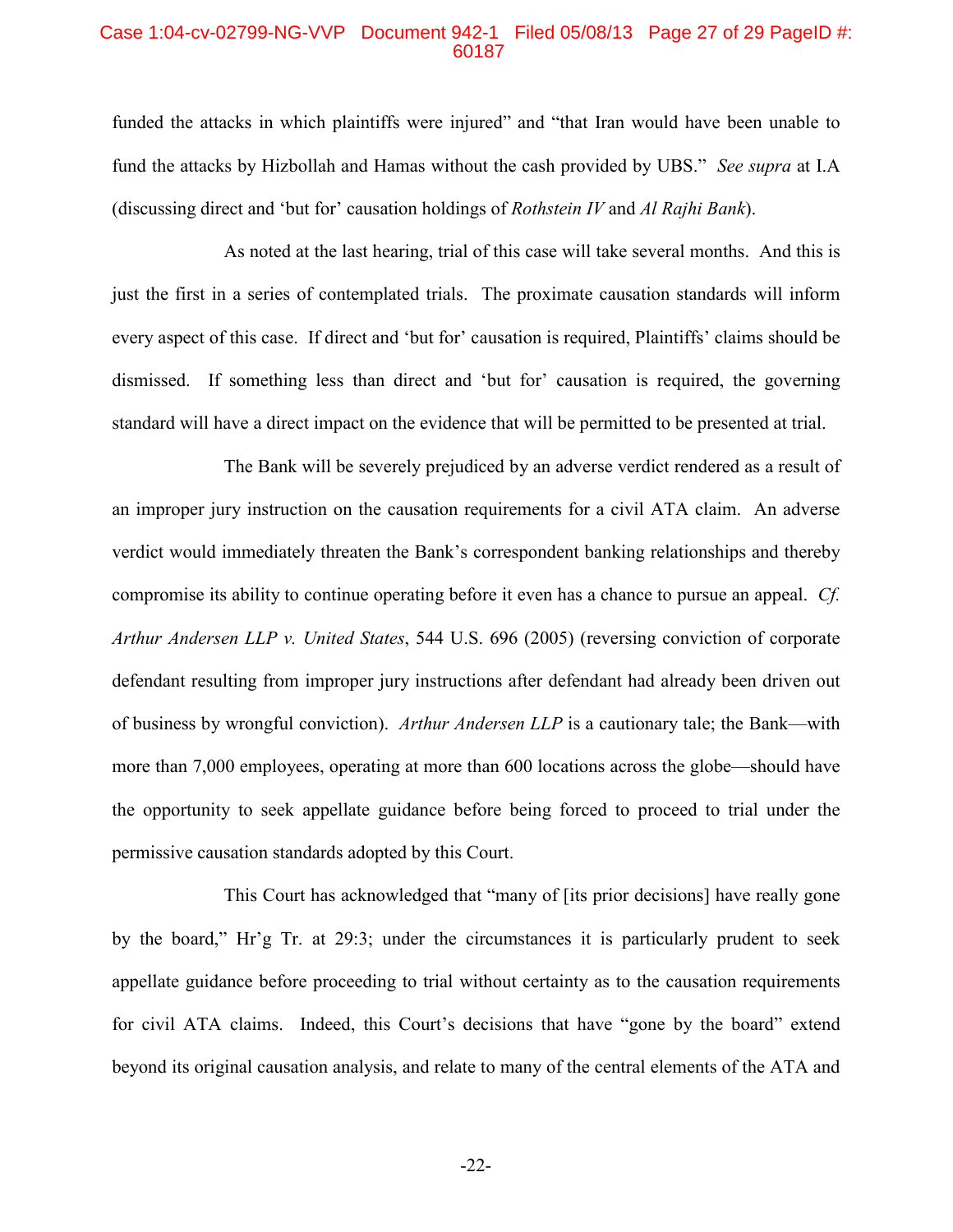#### Case 1:04-cv-02799-NG-VVP Document 942-1 Filed 05/08/13 Page 28 of 29 PageID #: 60188

Alien Tort Statute claims at issue in these related actions. *Compare, e.g.*, *Linde*, 384 F. Supp. 2d at 583 ("aiding and abetting liability is available under the ATA") *with Al Rajhi Bank*, 2013 WL 1591883, at \*3 ("a defendant cannot be liable under the [ATA] on an aiding-and-abetting theory of liability"); *compare also Lev v. Arab Bank, PLC*, 08-CV-3251, 2010 WL 623636, at \*3 (E.D.N.Y. Jan. 29, 2010) (the Bank's argument that "the ATS does not empower courts to hear disputes between foreign nationals concerning extraterritorial conduct" is "meritless") *with Kiobel v. Royal Dutch Petroleum Co.*, No. 10-1491, 2013 WL 1628935, at \*4-10 (Apr. 17, 2013) (the "presumption against extraterritoriality" applies to ATS claims); *compare also Almog v. Arab Bank, PLC*, 471 F. Supp. 2d 257, 286-87 (E.D.N.Y. 2007) (state of mind required for ATS aiding and abetting claims "requires . . . some knowledge that the assistance will facilitate the crime") *with Presbyterian Church of Sudan v. Talisman Energy, Inc.*, 582 F.3d 244, 258-59 (2d Cir. 2009) ("we hold that the *mens rea* standard for aiding and abetting liability in ATS actions is purpose rather than knowledge alone"); *compare also Almog*, 471 F. Supp. 2d at 284-85 ("organized, systematic suicide bombings and other murderous attacks against innocent civilians for the purpose of intimidating a civilian population" *i.e.*, terrorism, "are a violation of the law of nations for which this court can and does recognize a cause of action under the ATS") *with Al Rajhi Bank*, 2013 WL 1591883, at \*5 ("no universal norm against 'terrorism' existed under customary international law (*i.e.*, the 'law of nations') [as of 2001]").

The parties should not be forced to engage in a trial seeking massive damages without first obtaining clarity from the Second Circuit as to whether *Rothstein IV* and *Al Rajhi Bank* require Plaintiffs to prove that the Bank was a direct and 'but for' cause of their injuries. Nor should jurors have to sit through more than three months of testimony, only to render a verdict that may be reversed on appeal.